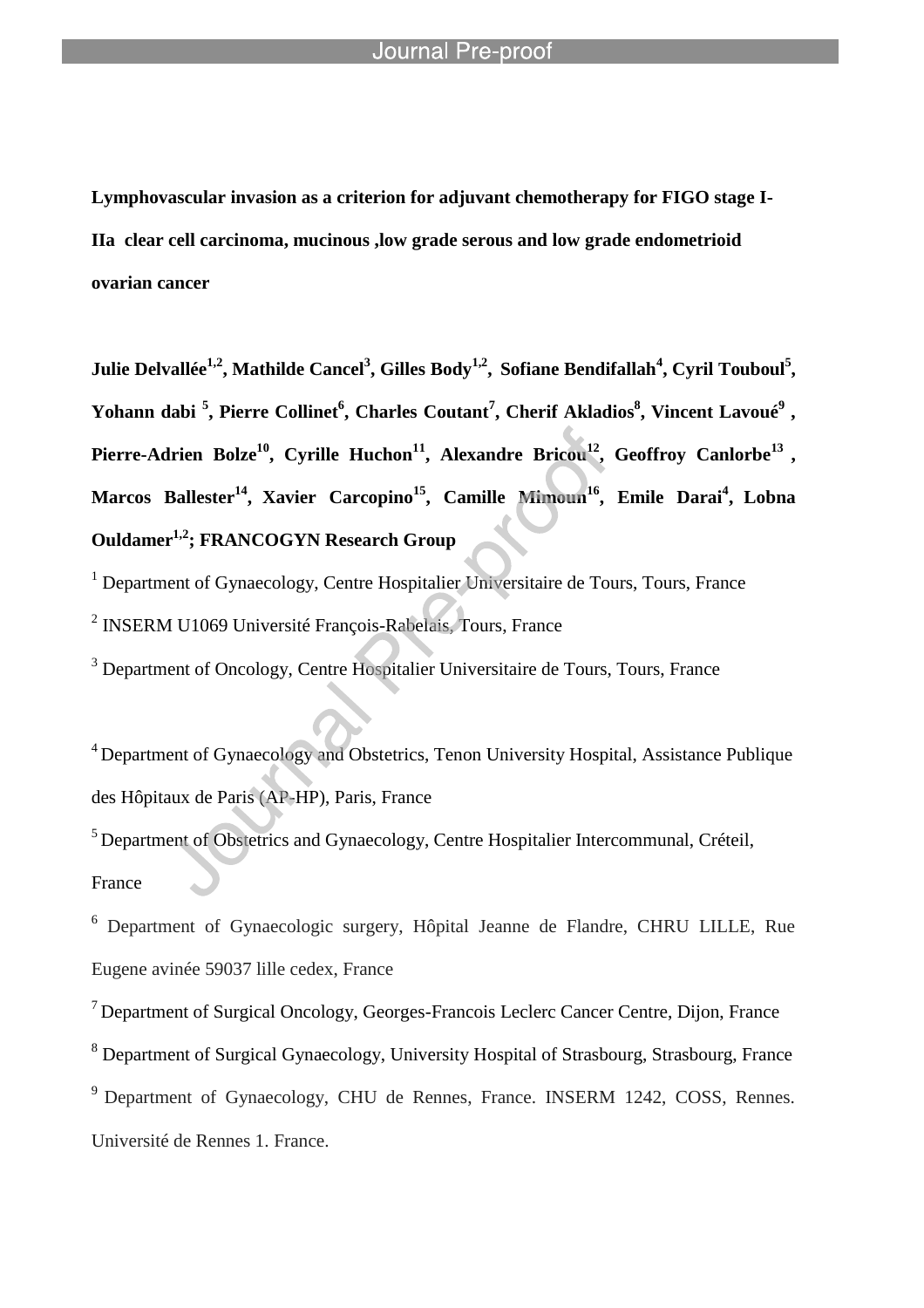<sup>10</sup> Department of Gynaecologic and Oncologic Surgery and Obstetrics, Centre Hospitalier Universitaire Lyon Sud, Hospices Civils de Lyon, Université Lyon 1, France

<sup>11</sup> Department of gynaecology, CHI Poissy-St-Germain, Université Versailles-Saint-Ouentin en Yvelines, EA 7285 Risques cliniques et sécurité en santé des femmes, Université Versailles-Saint-Quentin en Yvelines, Versailles, France

 $12$  Department of Gynaecology, Bobigny University, AP-HP, Hôpital Jean-Verdier, Bondy, France

<sup>13</sup> Department of Gynaecologic and Breast Surgery and Oncology, AP-HP, Pitié-Salpêtrière

University Hospital, Paris, France

<sup>14</sup> Department of Gynaecologic and Breast Surgery, Groupe Hospitalier Diaconesses Croix Saint Simon, 125 rue d'Avron, 75020, Paris

<sup>15</sup> Department of Obstetrics and Gynaecology, Hôpital Nord, APHM, Aix-Marseille University (AMU), Univ Avignon, CNRS, IRD, IMBE UMR 7263, 13397, Marseille, France <sup>16</sup> Department of Gynecology and Obstetrics, Lariboisiere Hospital, 750019 Paris, France;

### **Corresponding author**\***:**

Lobna Ouldamer Service de Gynécologie 2 Boulevard Tonnellé 37044 Tours (France) Phone: +33 2 47 47 47 41 Fax: +33 2 47 47 92 73

E-mail: l.ouldamer@chu-tours.fr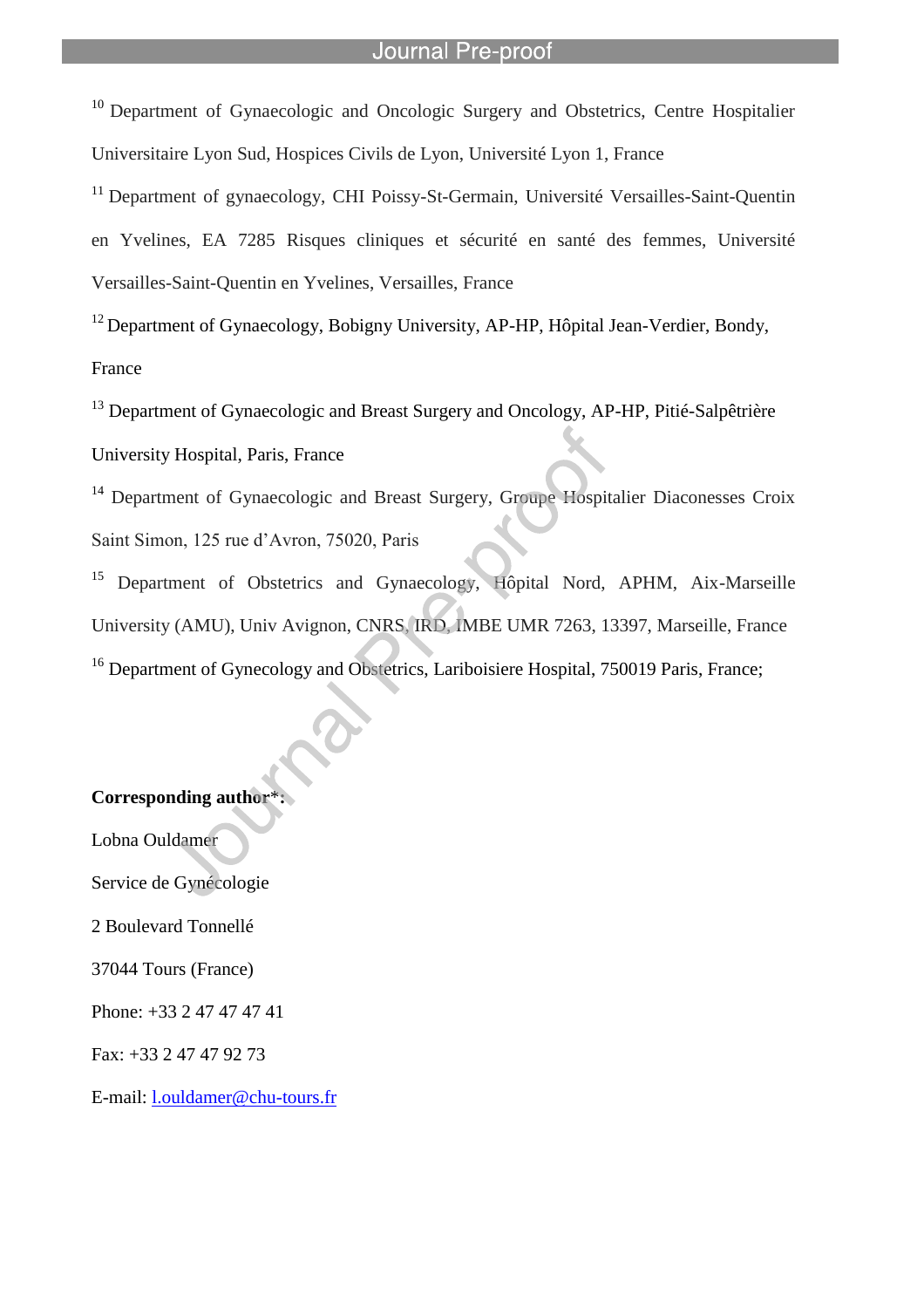#### **RESUME**

### **Background**

The aim of this study was to evaluate the impact of lymphovascular space invasion (LVSI) on overall survival (OS) and recurrence-free survival (RFS) in patients managed for stage I-IIa clear cell carcinoma, mucinous, low-grade serous and low-grade endometrioid ovarian cancer

### **Material and methods**

Retrospective multicentre study of the research group FRANCOGYN between January 2001 and December 2018. All patients managed for stage I-IIa clear cell carcinoma, mucinous /low grade serous and endometrioid ovarian cancer and for whom the presence of histological slides for the review of LVSI was available, were included. Patient's characteristics with LVSI (LVSI group) were compared to those without LVSI (No LVSI group). A cox analysis for OS and RFS analysis were performed in all population.

### **Results**

Over the study period, 133 patients were included in the thirteen institutions. Among them, 12 patients had LVSI (9%). LVSI was an independent predictive factor for poorer Overall and recurrence free survivals. LVSI affected OS (p<0.001) and RFS (p=0.0007),

### **Conclusion**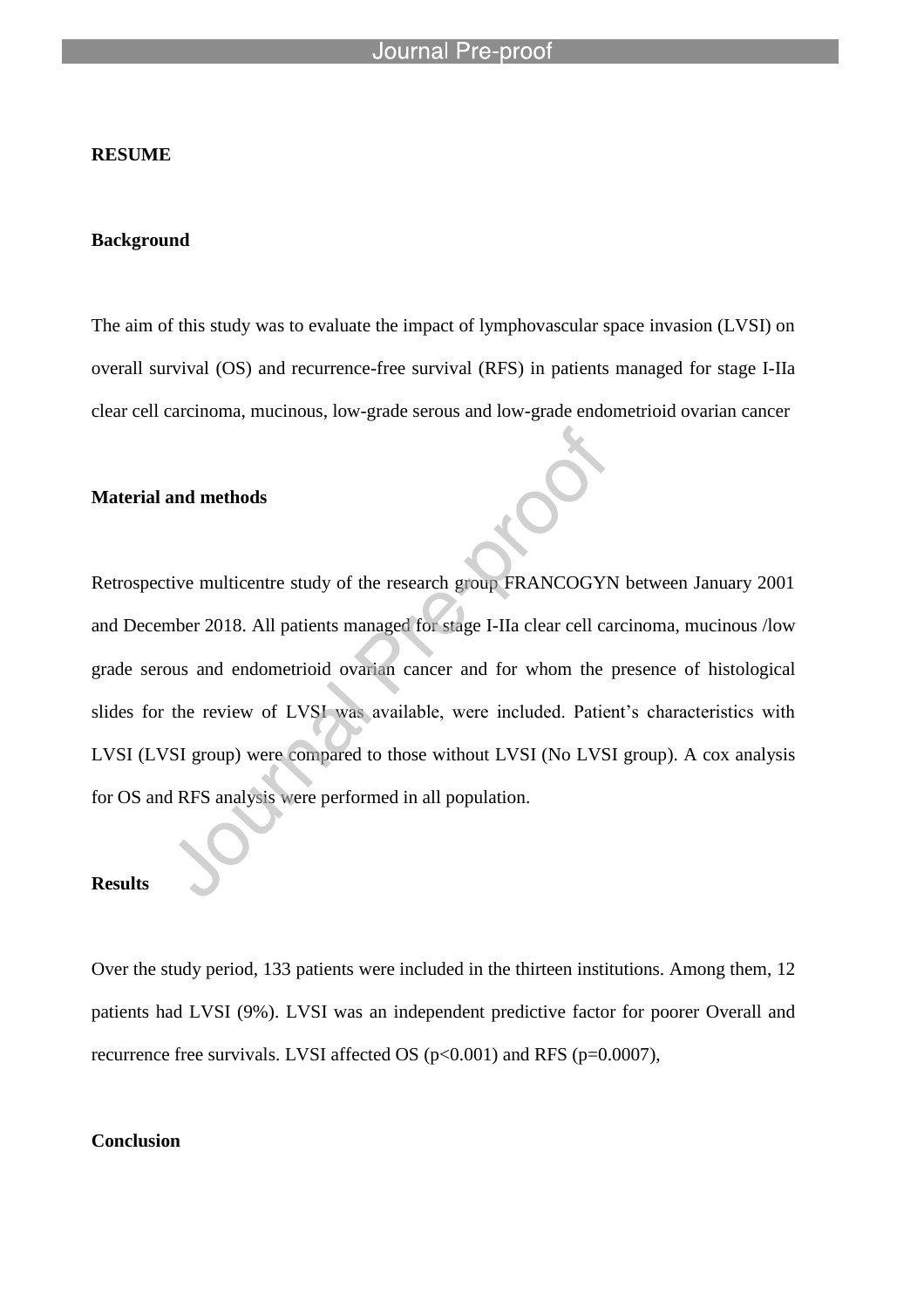The presence of LVSI in stage I-IIa clear cell carcinoma, mucinous /low grade serous and endometrioid ovarian cancer has an impact on OS and RFS and should put them at high risk and consider the option of adjuvant chemotherapy

Ovarian cancer, Prognosis.

**KEYWORDS:** Lymphovascular space invasion, Overall survival, Recurrence-free survival, Ovarian cancer, Prognosis.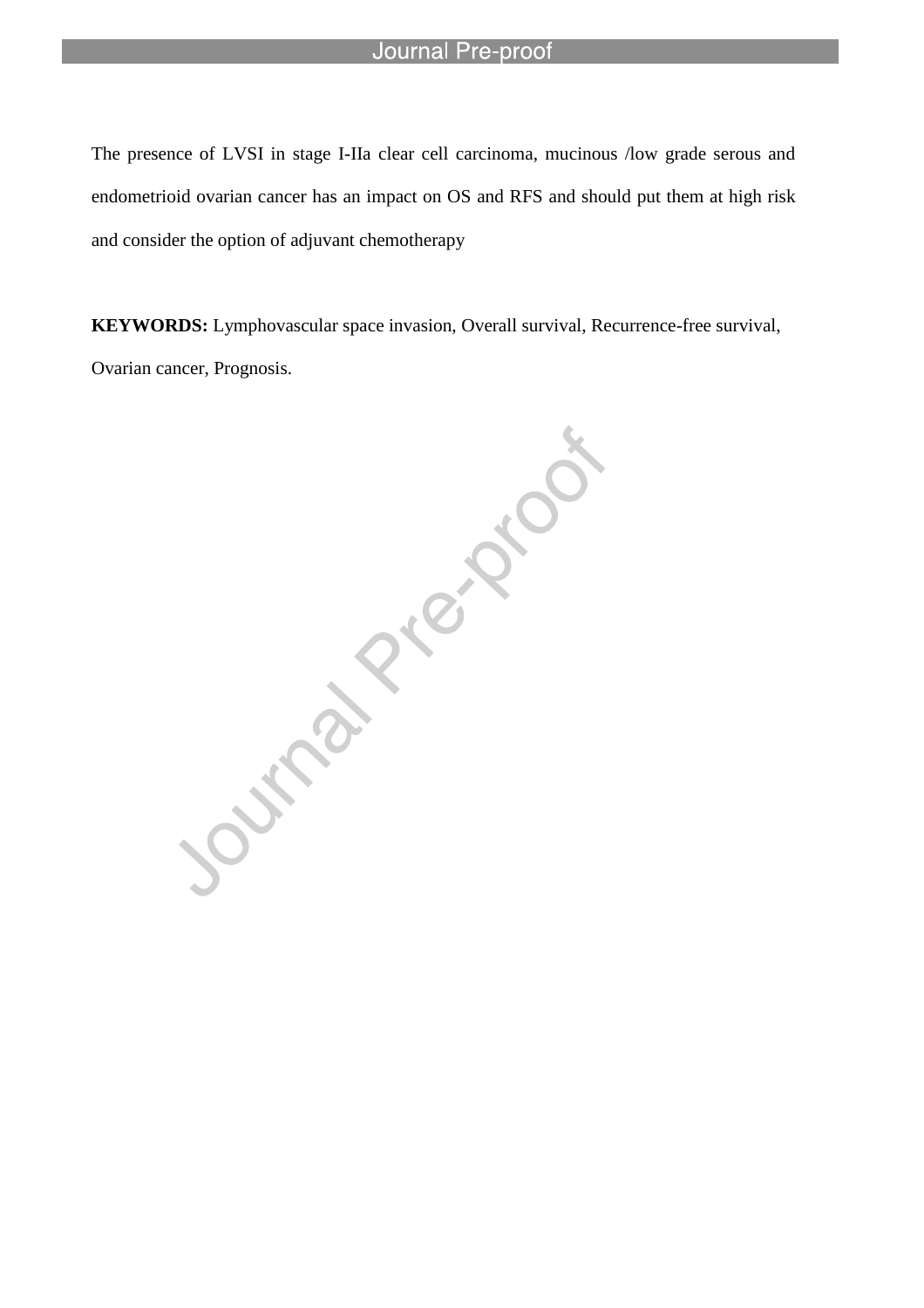### **Introduction**

The World Health Organization (WHO) Histological Classification for ovarian tumours separates epithelial ovarian neoplasms into several categories mainly based on the histopathological findings and defines the actual type of tumour. It has, therefore, also an important impact on prognosis and therapy of the patient (1-2). In addition to the frequent tumour forms (serous, endometrioid or high-grade undifferentiated adenocarcinomas), there are rare tumours including carcinosarcomas, mucinous carcinomas, clear cell carcinomas and all low-grade carcinomas (2).

Historically, clinical trials evaluating the efficacy of systemic therapies did not include histological specificities in the inclusion criteria, despite radically different prognoses (3). Most current studies are beginning to distinguish ovarian tumours according to their grade (high grade versus low grade), or even according to their histological subtype (especially clear cell and mucinous cell carcinomas) (4-5). Indeed, different sensitivities to systemic treatments according to histological types, with classically lower efficacy of conventional chemotherapy in non-serous and low-grade tumours, necessitate analysing them separately.

Adjuvant chemotherapy is recommended for all epithelial cancers of the ovary, fallopian tube or primary peritoneum in the early stages (stages I-IIA) with tumours of high histological grade (serous, endometrioid, undifferentiated, carcinosarcoma). (6-7) It is not possible to make recommendations for mucinous, clear cell carcinoma, low-grade serous carcinoma and low-grade endometrioid carcinoma of the early stages ovary (stage I-IIA). (6-7)

The presence of lymphovascular space invasion (LVSI) appears to be a major prognostic factor in endometrial (8-13), cervical (14-19) and vulvar (20-22) cancers. The presence of LVSI is associated, in the literature, with a greater risk of lymph node and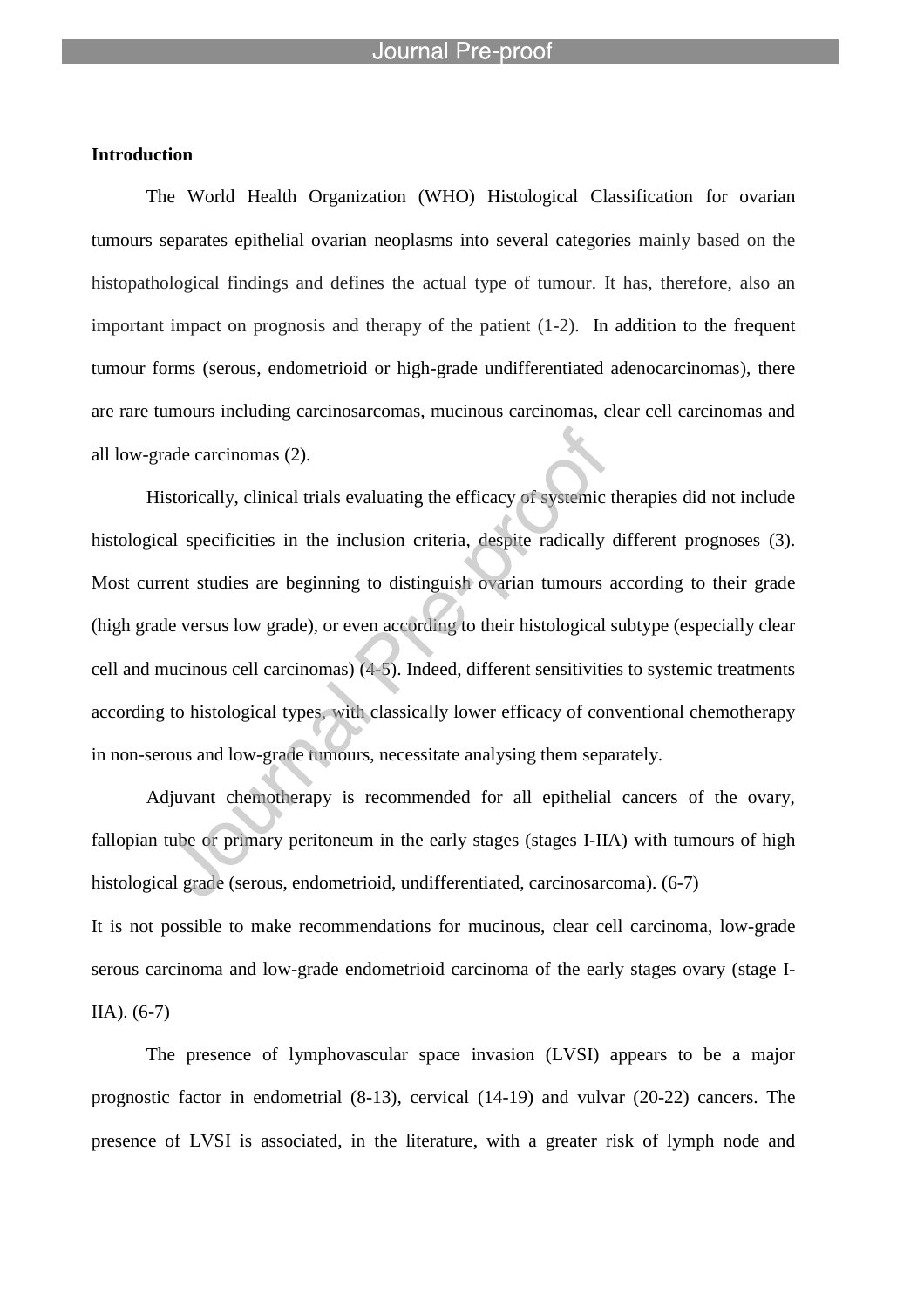metastatic dissemination, as well as an earlier risk of relapse and decreased survival. The same assertion remains limited in ovarian cancer. Recent publications suggest that the presence of LVSI is a major prognostic factor in disease progression (23-29), while other studies do not find this association (30,31). The prognostic value of the presence of LVSI in ovarian tumours remains controversial. In fact, the presence of LVSI is not systematically listed in histological reports and is not necessarily one of the key elements facilitating proposals for the management of patients affected by ovarian cancer (32).

Matsuo et al. recently demonstrated that the presence of LVSI was associated with a potential for hematogenic and lymphatic metastatic dissemination directly impacting survival parameters in high- and low-grade epithelial serous ovarian cancers and clear cell ovarian carcinomas (23-25,32). Nevertheless, the impact of the presence of LVSI does not appear to be identical across the different histological subtypes of ovarian cancer.

The objective of this study was to evaluate the impact of the presence of LVSI on overall survival and recurrence-free survival in patients with stage I-IIa clear cell carcinoma, mucinous /low grade serous and endometrioid ovarian cancer.

### **MATERIALS & METHODS**

This was a descriptive, retrospective, multicentre study taking place in 13 French centres: the Regional University Hospital Center (CHRU) of Tours, the University Hospital of Tenon, the University Hospital of Marseille, the Anti-cancer Center of Dijon, the University Hospital Center (CHU) of Lyon Sud, the University Hospital of Lille, the Hospital of La Pitié Salpêtrière, the Centre Hospitalier Intercommunal de Créteil, the CHRU de Rennes, the Hôpital Lariboisière, the CHU Jean Verdier, the Centre Hospitalier Intercommunal de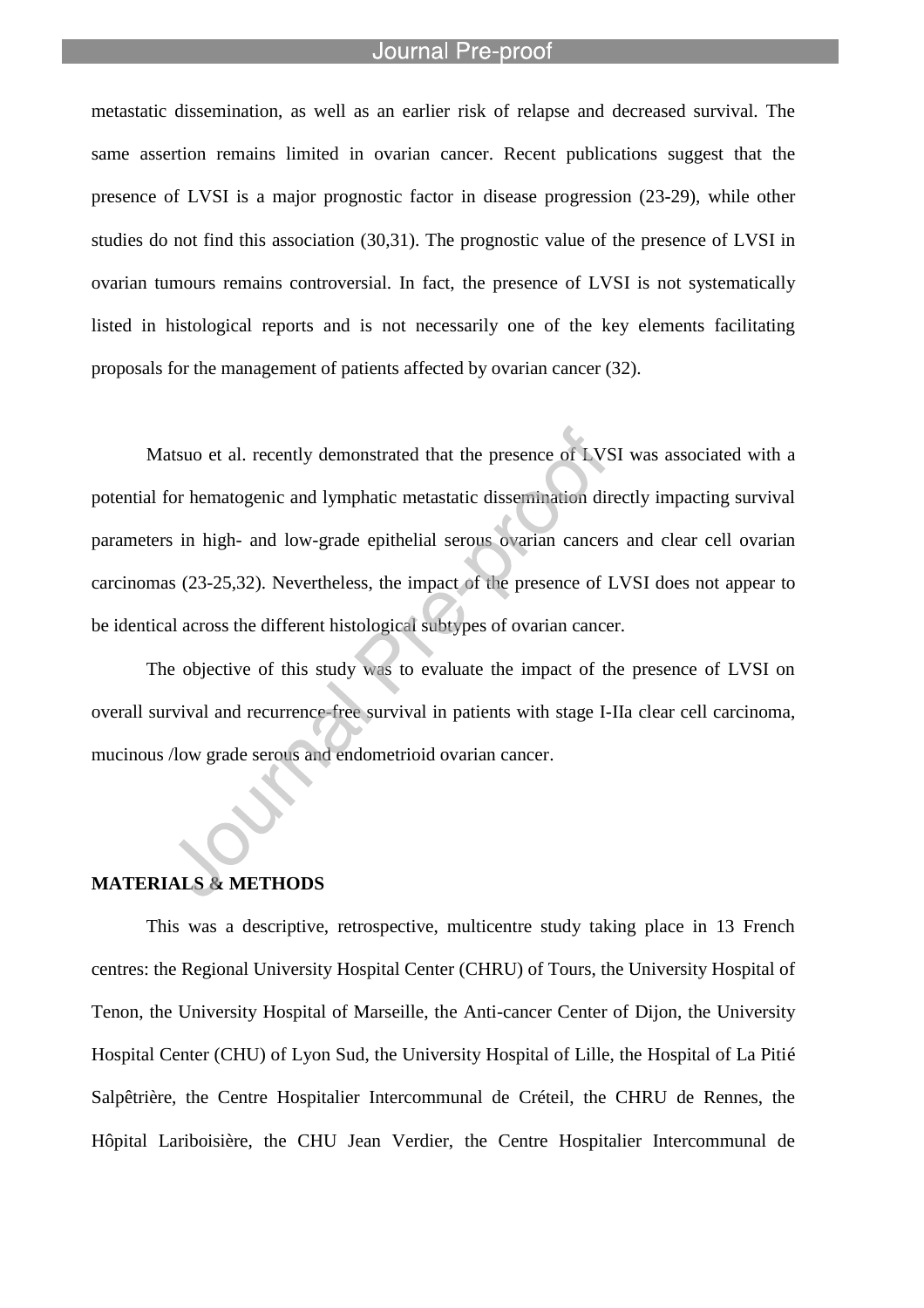Poissy/Saint-Germain-en-Laye and the CHU de Strasbourg from 1 January 2001 to 31 December 2018.

Criteria for inclusion

All the patients operated on for stage I-IIa clear cell carcinoma, mucinous /low grade serous and endometrioid ovarian carcinoma with fully staging (omentectomy, pelvic and para aortic lymphadenectomy) and who had undergone LVSI analysis on pathology during the period were included in the study. Histological data were collected from the reports and were centrally reviewed by the histologists of the Rare Malignant Tumours of the Ovary (TMRO) network labelled by the National Cancer Institute (INCa) centres experts TMRG (Tumeurs Malignes Rares Gynécologiques).

The research protocol was approved by the Institutional Review Board of the Collège National des Gynécologues et Obstétriciens Français (CEROG 2016-GYN-1003).

Exclusion criteria included absence of surgical management, conservative surgery or unavailable data concerning LVSI.

Histologists of the Rare Malignant Tumours of the Ovary (TMRO) re examined histopathology slides for hematoxylin and eosin (H&E) stain, of the available cases.

The histotypes of epithelial cancer were defined by the 2014 WHO classification (2).

LVSI was diagnosed when viable tumour nests were observed within endothelial-lined spaces with or without intraluminal red cells or lymphocytes

LVSI were determined to be present (positive) or absent (negative) with no quantification because the extent of LVSI was not shown to impact the survival outcome of EOC (23).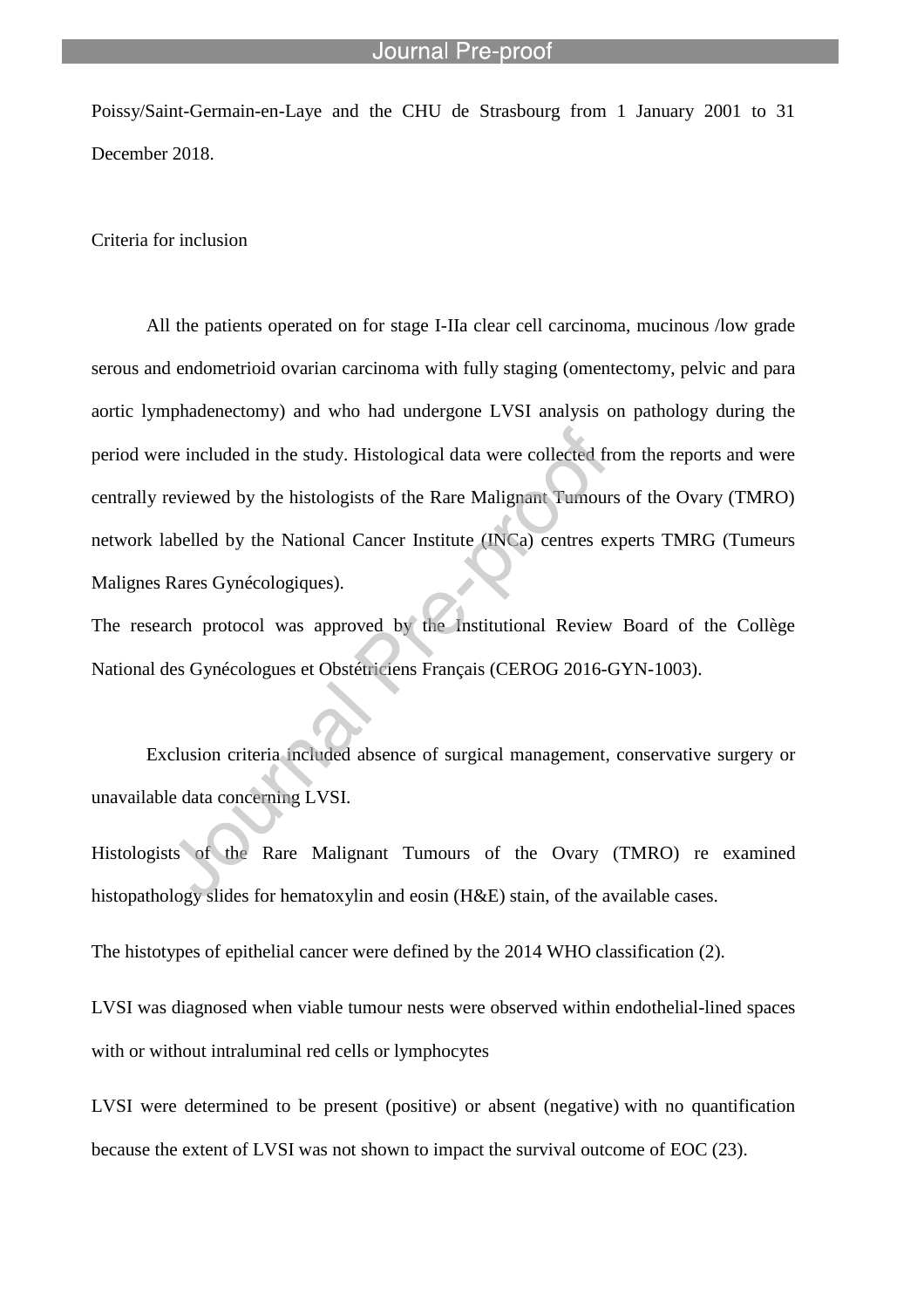After completion of treatment patients were followed every 3-4 months with a review of clinical symptoms, a physical examination, CA 125 test and imaging according to symptoms. Recurrence was diagnosed when clinical signs of the disease, an increase in the CA125 test result at successive examinations and / or suspicious images during radiological follow-up according to the RECIST criteria were discovered. For each case, data were collected through medical records. The imaging data were collected from the computerized reports of the examinations.

The various statistical analyses were carried out using the  $R^{TM}$  software version 3.5.1 (R) Stat). Continuous variables were compared using a Mann-Whitney test or a Student's test based on enrolment size. Categorical variables were compared using Fisher's exact test or chi-2 test based on the size of the sample. The statistical significance threshold used was  $p \le 0.05$ .

Overall survival (OS) curves were produced using the Kaplan-Meier method. OS time (in months) was calculated as the time between the initial diagnosis of ovarian cancer and the date of death or last follw-up.

RFS time (in months) was calculated as the time between the initial diagnosis of ovarian cancer and the date of recurrence or last follow-up.

Survival was compared by univariate analysis by log-rank and multivariate analysis by Cox logistic regression. The Hazard Ratios (HRs) are given with 95% confidence intervals.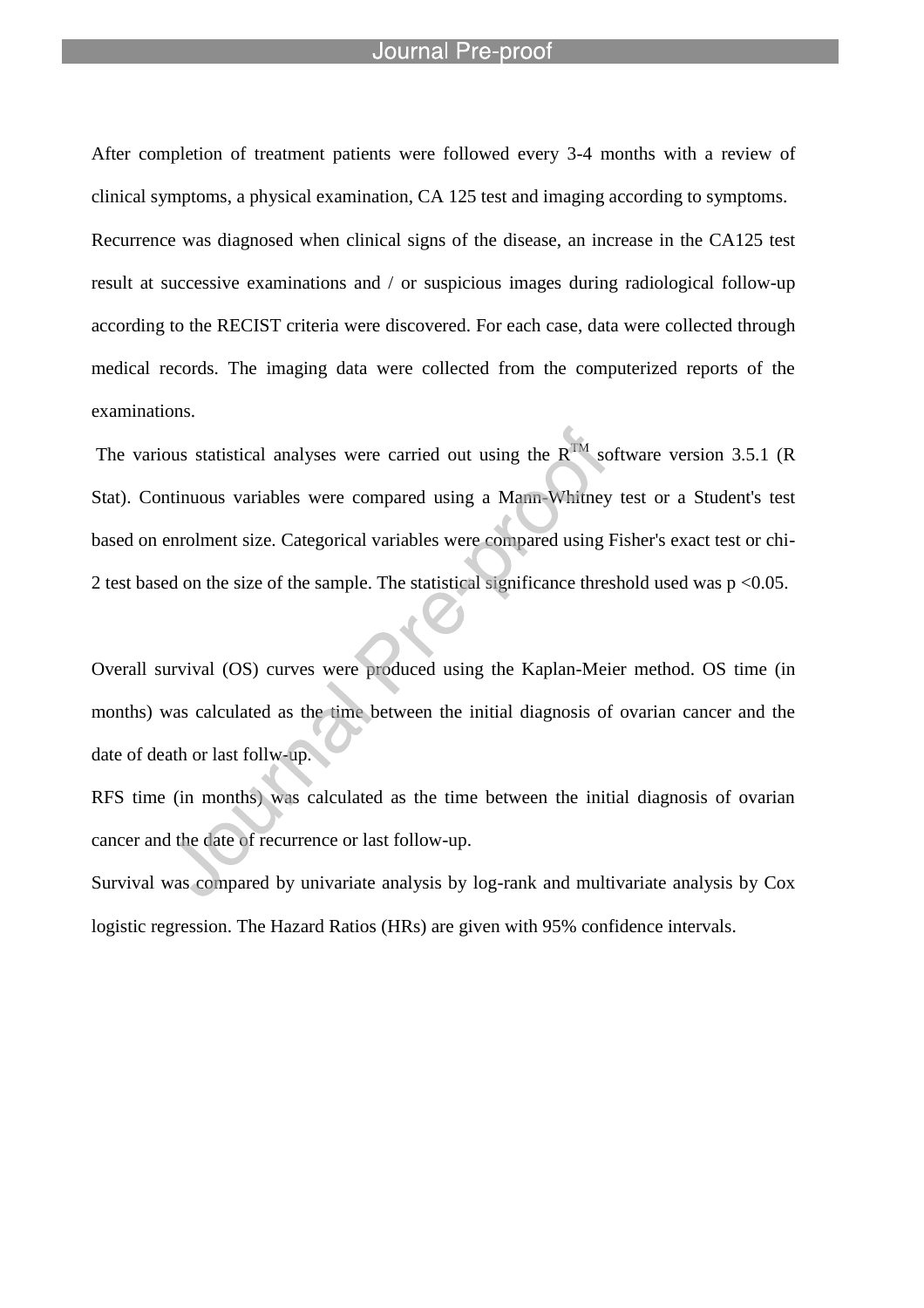### **RESULTS**

### **Characteristics of the study population**

Over the study period from January  $1<sup>st</sup>$ , 2001 to December  $31<sup>th</sup>$ , 2018, 1765 patients were managed for epithelial ovarian carcinoma in the different centres of the Francogyn group, of which 204 patients met the inlusion criteria but only 133 (7.5%) had histology slides reviewed by Rare Malignant Tumours of the Ovary (TMRO) according to the following distribution: CHRU of Tours (n=29; 21.8%), CHRU of Marseille (n=27; 20.3%), University Hospital of Tenon (n=23; 17.3%), CHRU of Lille (n=13; 9.8%), La Pitié Salpêtrière (n=14; 10.5%), CHU Lyon Sud (n=12; 9%), Dijon Cancer Centre (n=5; 3.7%), Créteil University Hospital (n=6; 4.5%), Lariboisière Hospital (n=1; 0.7%), Jean Verdier University Hospital (n=2; 1.5%), and Poissy/Saint-Germain-en-Laye Intercommunal Hospital (n=1; 0.7%).

Of the 133 patients in the population, 121 (91%) had no LVSI in the histology reports and were included in the (No LVSI) group: absence of LVSI, and 12 (9%) were in the (LVSI) group: presence of LVSI. The demographic characteristics of the patients according to LVSI status are summarised in Table 1.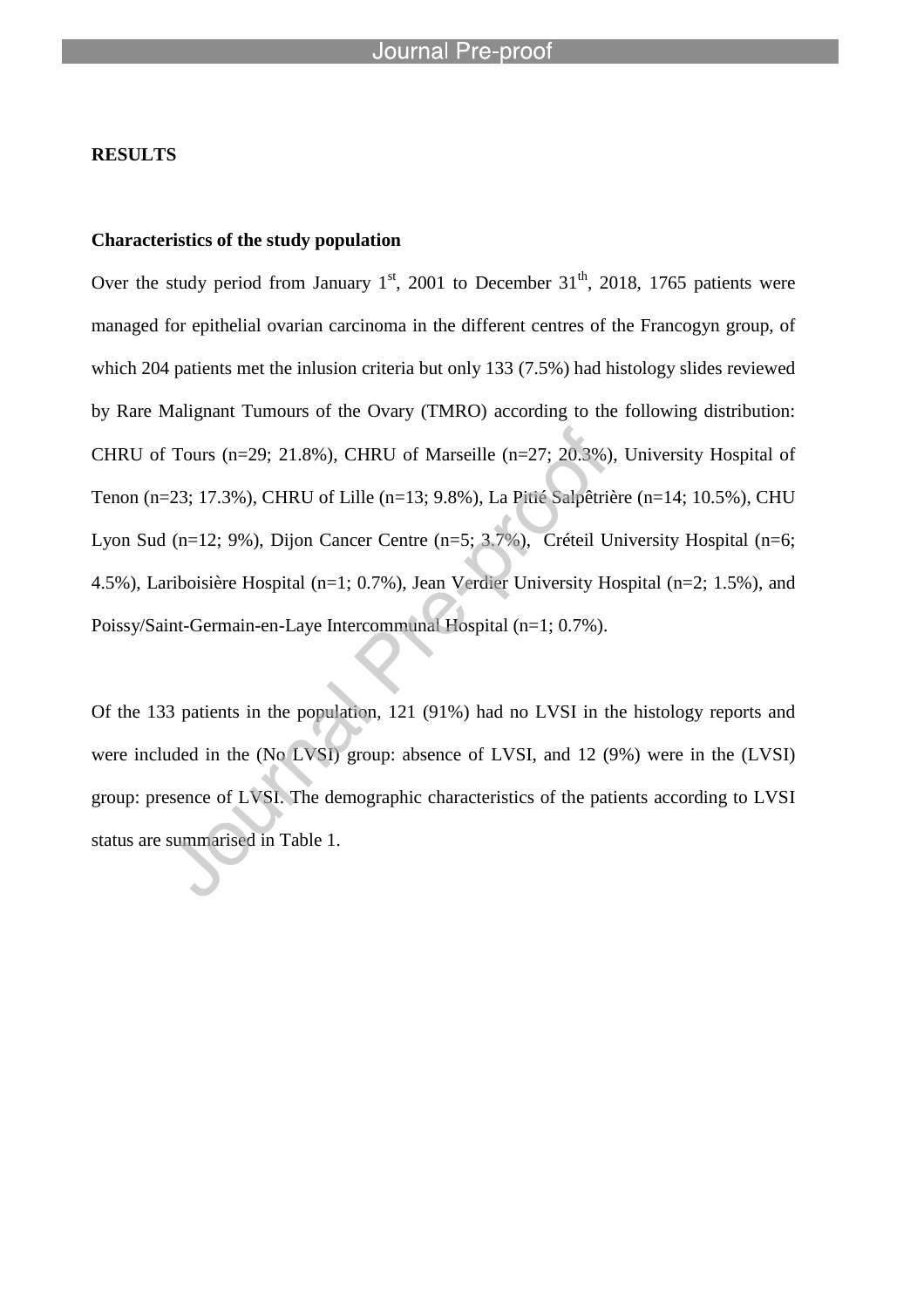**Table 1**: Demographic characteristics of the patients according to lymphovascular space

invasion status

|                                           | No LVSI                     | $LVSI$ (n=12)               | $\boldsymbol{p}$ |
|-------------------------------------------|-----------------------------|-----------------------------|------------------|
|                                           | $(n=121)$                   | $n\left(\frac{6}{6}\right)$ |                  |
|                                           | $n\left(\frac{0}{0}\right)$ |                             |                  |
| Age (median in years, range)              | 56.2 [18-89]                | 57.7[30-83]                 | 0.79             |
| Age≥65 years                              | 37(31%)                     | 5(42%)                      | 0.64             |
| Postmenopausal                            | 74(61%)                     | 6(50%)                      | 0.65             |
| Parity (median, range)                    | $1.35$ [0-7]                | $1.58$ [0-7]                | 0.70             |
| <b>Nulliparous</b>                        | 40(34%)                     | 4(33%)                      | 0.59             |
| <b>Body Mass Index (kg/m<sup>2</sup>)</b> | 24.5 [15-40]                | 24.6 [18.2-                 | 0.93             |
|                                           |                             | 56.9]                       |                  |
| <b>Mutation</b>                           | 5(11%)                      | 1(25%)                      | $0.97\,$         |
| <b>FIGO</b> stage                         |                             |                             | 0.21             |
| <b>Stage Ia et Ib</b>                     | 77 (64%)                    | 5(42%)                      |                  |
| <b>Stage Ic</b>                           | 34 (28%)                    | 4(33%)                      |                  |
| <b>Stage IIa</b>                          | $10(8\%)$                   | 3(25%)                      |                  |
| <b>Normal CA125 at diagnosis</b>          | 24 (23%)                    | 3(27%)                      | $\boldsymbol{l}$ |
| <b>Histology</b>                          |                             |                             | 0.15             |
| Low grade serous                          | 18(15%)                     | 1(8%)                       |                  |
| <b>Mucinous</b>                           | 34(28%)                     | 1(8%)                       |                  |
| Low grade endometrioid                    | 35(29%)                     | 7(58%)                      |                  |
| <b>Clear cell carcinoma</b>               | 25(21%)                     | 1(8%)                       |                  |
| $\mathbf c$                               | 9(8%)                       | 2(16%)                      |                  |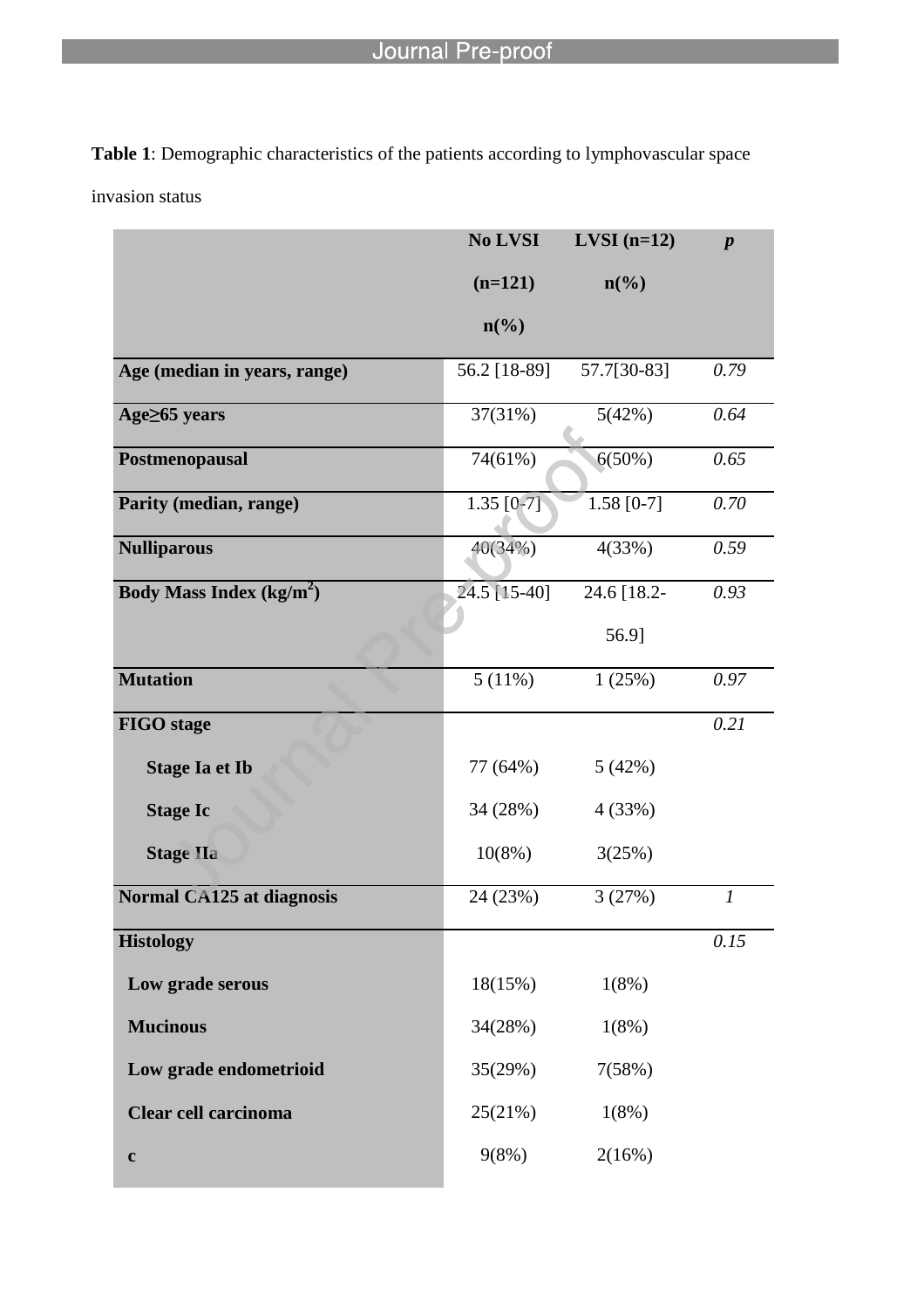| <b>Recurrence</b> | $1\%$ | $(50\%)$ | <i>0.001</i> |
|-------------------|-------|----------|--------------|
|                   |       |          |              |

LVSI: Lymphovascular space invasion

The median follow-up in our population was 39 months, ranges [1-133]. During the study period, 19 patients (14.3%) relapsed and 10 (7.5%) died. Figure 1 illustrates overall survival and recurrence-free survival according to LVSI status.

There was a significant difference in overall survival between the No LVSI group and the LVSI group (p<0.0001). The 5-year overall survival in the No LVSI group was estimated to be 91% while in the LVSI group it was estimated to be 57.1%. There was also a significant difference in recurrence-free survival between the No LVSI and LVSI groups (p=0.0007). 5year recurrence-free survival in the No LVSI group was estimated to be 82.1% while in the LVSI group it was estimated to be 58.3%.

Factors influencing overall survival were analysed in univariate and multivariate cox analysis. These analyses are summarized on table 2. In multivariate analysis after controlling for the following parameters: age, parity and LVSI,

and normal CA125 at diagnosis; the presence of LVSI HR=11.8 [3.10-44.9] p=0.0003

remained independent factors affecting overall survival.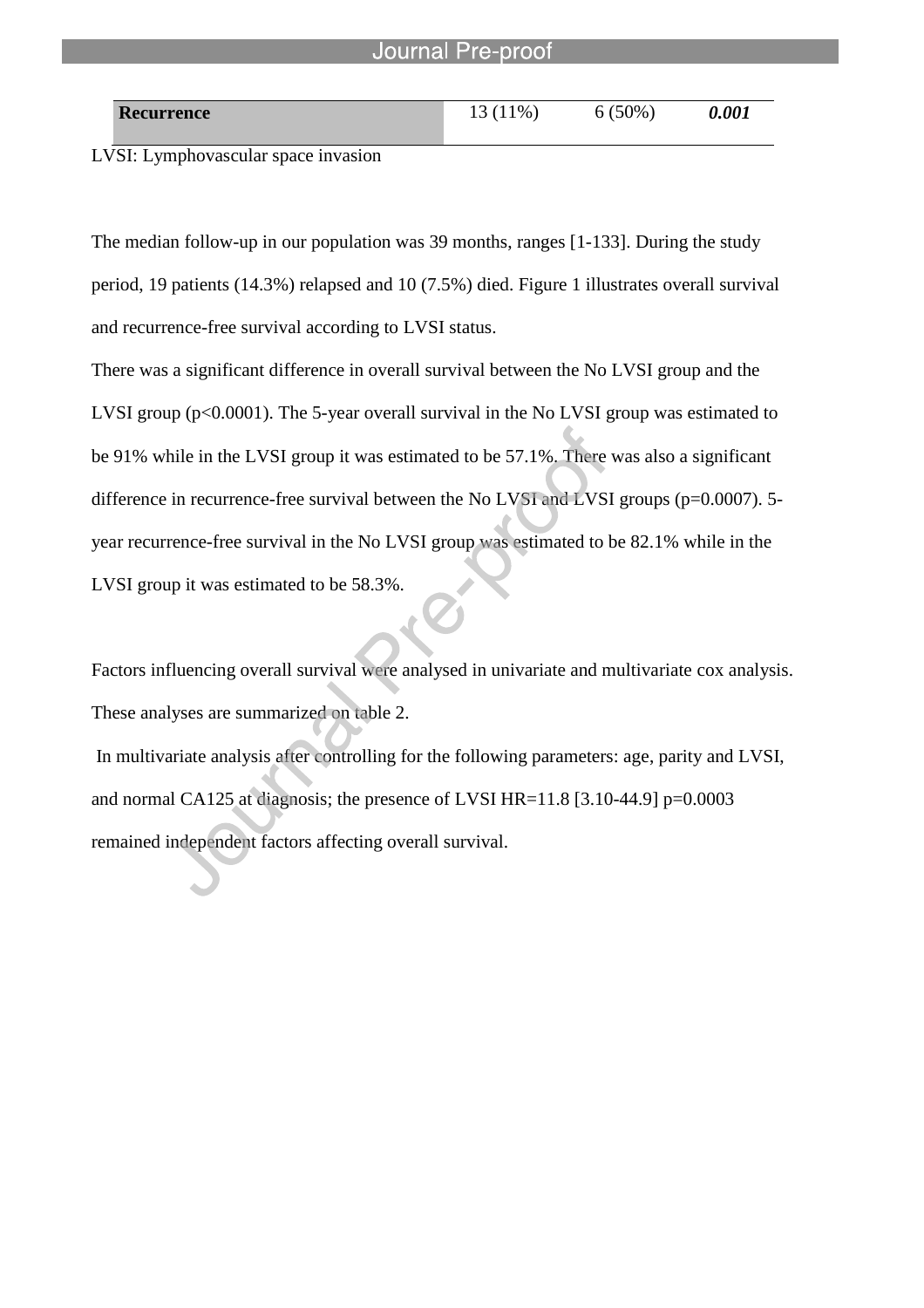| <b>Variables</b>                     | <b>Univariate Analysis</b> |                  | <b>Multivariate analysis</b> |                          |
|--------------------------------------|----------------------------|------------------|------------------------------|--------------------------|
|                                      | <b>HR</b> [CI95%]          | $\boldsymbol{p}$ | <b>HR</b> [CI95%]            | $\boldsymbol{p}$         |
| Age                                  | 1.03 [0.99-1.07]           | 0.13             |                              | $\overline{\phantom{a}}$ |
| Age <sub>265</sub>                   | $3.76$ [1.05-13.5]         | 0.04             | 2.55 [0.66-9.83]             | 0.17                     |
| Postmenopausal                       | 1.68 [0.43-6.53]           | 0.45             |                              |                          |
| <b>Body Mass Index</b>               | $0.97$ [ $0.84-1,12$ ]     | 0.70             |                              |                          |
| <b>Parity</b>                        | $1.37$ [0.94-1.99]         | 0.10             | 1.46 [0.96-2.23]             | 0.07                     |
| <b>Ca125</b>                         | $0.99$ [0.98-1.0]          | 0.60             |                              |                          |
| <b>Lymphovascular space invasion</b> | 10.1 [2.84-35.7]           | 0.0003           | 11.8 [3.10-44.9]             | 0.000                    |
|                                      |                            |                  |                              | $\overline{3}$           |
| <b>Normal Ca125 at diagnosis</b>     | $1.31$ [0.25-6.75]         | 0.74             |                              |                          |
| <b>FIGO</b> stage at diagnosis       |                            |                  |                              |                          |
| <b>Stage Ia</b>                      | Reference                  |                  |                              |                          |
| <b>Stage Ib</b>                      | 3.04 [0.34-27.3]           | 0.32             |                              |                          |
| <b>Stage Ic</b>                      | $1.10$ [0.26-4.63]         | 0.89             |                              |                          |
| <b>Stage IIa</b>                     | $0.73$ [0.08-6.36]         | 0,78             |                              |                          |
| <b>Histology</b>                     |                            |                  |                              |                          |
| Low grade serous                     | $0.22$ [0.02-2.56]         | 0.23             |                              |                          |
| <b>Mucinous</b>                      | $0.00$ [0.00-0.00]         | 0.99             |                              |                          |

# **Table 2:** Factors associated with overall survival (n=133)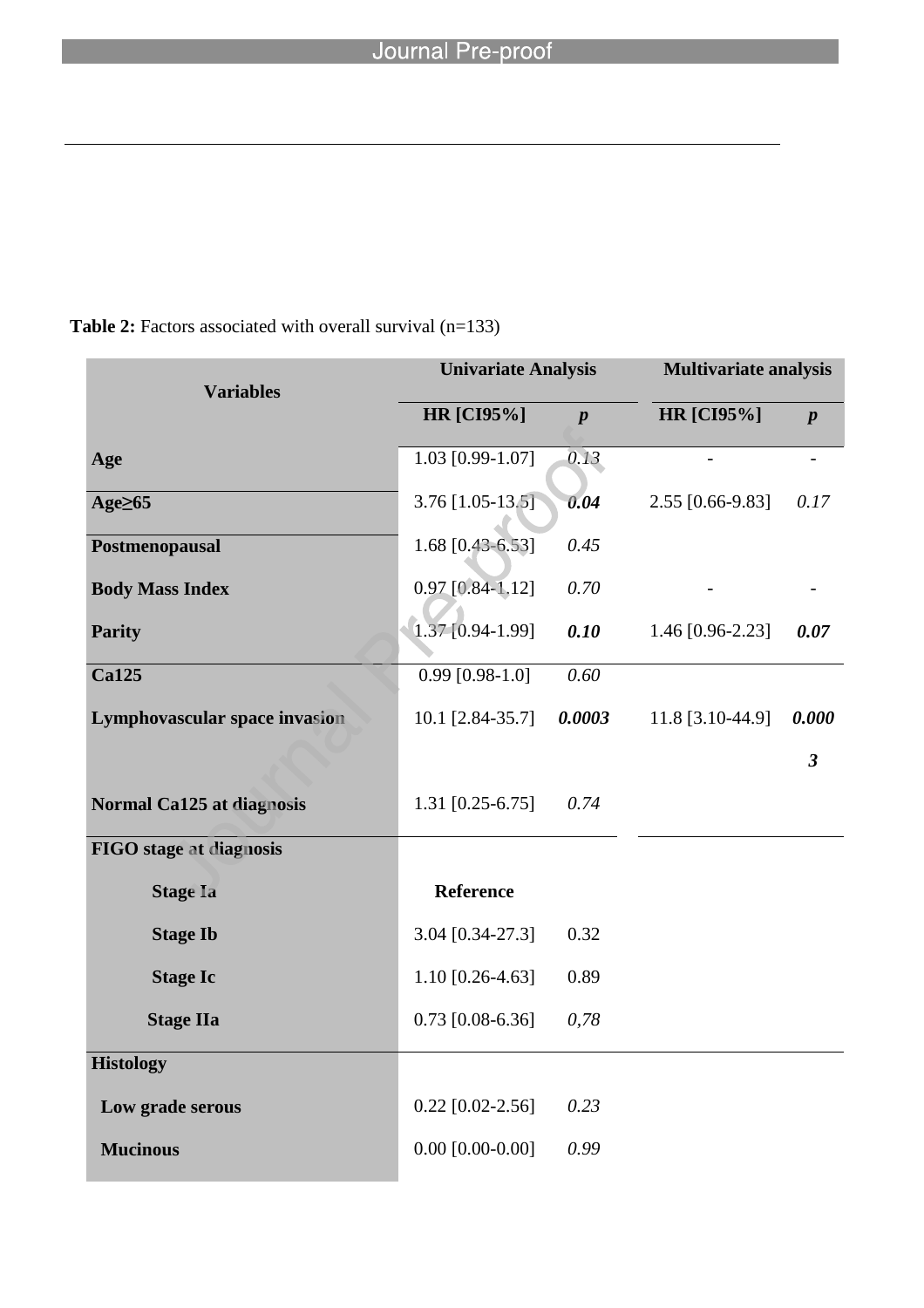| Journal Pre-proof            |                    |      |
|------------------------------|--------------------|------|
| Low grade endometrioid       | $0.21$ [0.02-1.98] | 0.18 |
| Clear cell carcinoma         | $0.00$ [0.00-1.32] | 0.11 |
| <b>Mixed</b>                 | $0.20$ [0.00-3.47] | 0.27 |
| <b>Adjuvant chemotherapy</b> | $0.80$ [0.18-3.61] | 0.78 |

Data are presented with HR [CI95%] / CI confident interval

Factors influencing recurrence-free survival were analyzed in univariate and multivariate cox analysis. In multivariate analysis, after controlling for the following parameters: age, parity, LVSI, normal CA125 at diagnosis, and FIGO stage at diagnosis; only age  $\geq 65$  years HR=4.21 [1.05-16.8], p=0.04 and presence of lymphovascular space invasion HR=13.9 [3.65-52.7] p=0.0001 and FIGO stage other than IA remained significantly associated with recurrence-free survival. Table 3 summarizes these data.

Surface River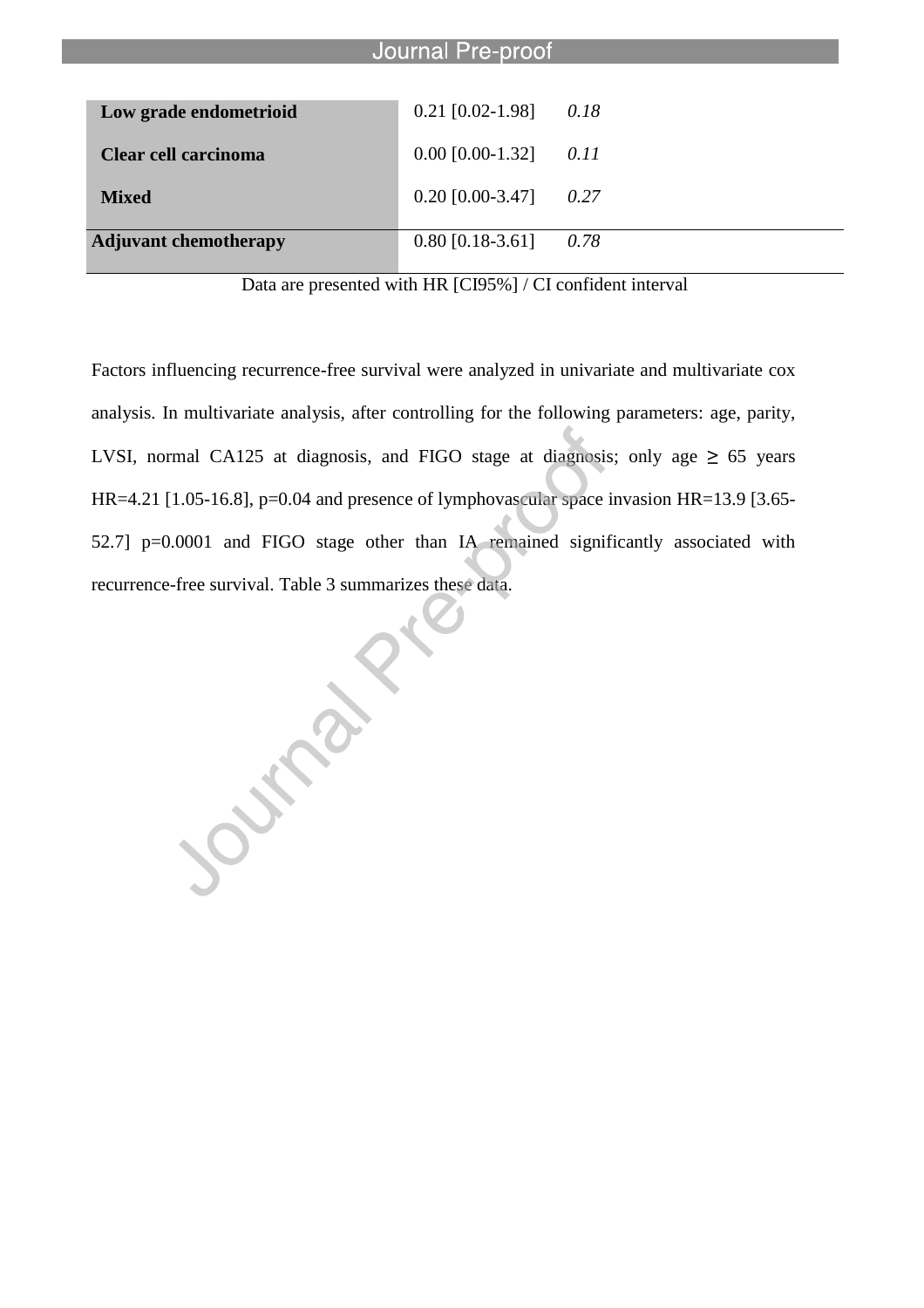| <b>Variables</b>                     | Analyse univariée  |                  | Analyse multivariée |                  |
|--------------------------------------|--------------------|------------------|---------------------|------------------|
|                                      | <b>HR [IC95%]</b>  | $\boldsymbol{p}$ | <b>HR [IC95%]</b>   | $\boldsymbol{p}$ |
| Age                                  | $1.02$ [0.91-1.05] | 0.18             |                     |                  |
| Age <sub>65</sub>                    | 2.63 [1.07-6.49]   | 0.03             | 4.21 [1.05-16.8]    | 0.04             |
| Postmenopausal                       | 1.45 [0.57-3.68]   | 0.43             |                     |                  |
| <b>Body mass index</b>               | $0.98$ [0.88-1.08] | 0.66             |                     |                  |
| <b>Parity</b>                        | 1.54 [1.16-2.04]   | 0.002            | $1.23$ [0.89-1.71]  | 0.20             |
| <b>Mutation</b>                      | 1.85 [0.35-9.67]   | 0.46             |                     |                  |
| <b>Ca125</b>                         | $1.00$ [1-1.01]    | 0.005            |                     |                  |
| <b>Lymphovascular space invasion</b> | $4.62$ [1.73-12.3] | 0.002            | 13.9 [3.65-52.7]    | 0.000            |
|                                      |                    |                  |                     | $\boldsymbol{l}$ |
| <b>Normal Ca125</b>                  | $0.26$ [0.03-1.99] | 0.19             | $0.20$ [0.02-1.61]  | 0.13             |
| <b>FIGO</b> stage                    |                    |                  |                     |                  |
| <b>Stage Ia</b>                      | Reference          |                  |                     |                  |
| <b>Stade Ib</b>                      | 5.84 [1.51-22.5]   | 0.01             | 8.22 [1.13-59.8]    | 0.03             |
| <b>Stade Ic</b>                      | $0.82$ [0.25-2.69] | 0.74             | 1.11 [0.24-5.15]    | 0.89             |
| <b>Stades IIa</b>                    | 1.42 [0.38-5.26]   | 0.60             | $0.87$ [0.10-7.86]  | 0.90             |
| <b>Histology</b>                     |                    |                  |                     |                  |
| Low grade serous                     | $0.00$ [0.00-0.00] | 0.99             |                     |                  |
| <b>Mucinous</b>                      | $0.00$ [0.00-0.00] | 0.99             |                     |                  |
| Low grade endometrioid               | $0.00$ [0.00-0.00] | 0.99             |                     |                  |
| <b>Clear cell carcinoma</b>          | $0.00$ [0.00-0.00] | 0.99             |                     |                  |

**Table 3**: Factors associated with recurrence free survival (n=133)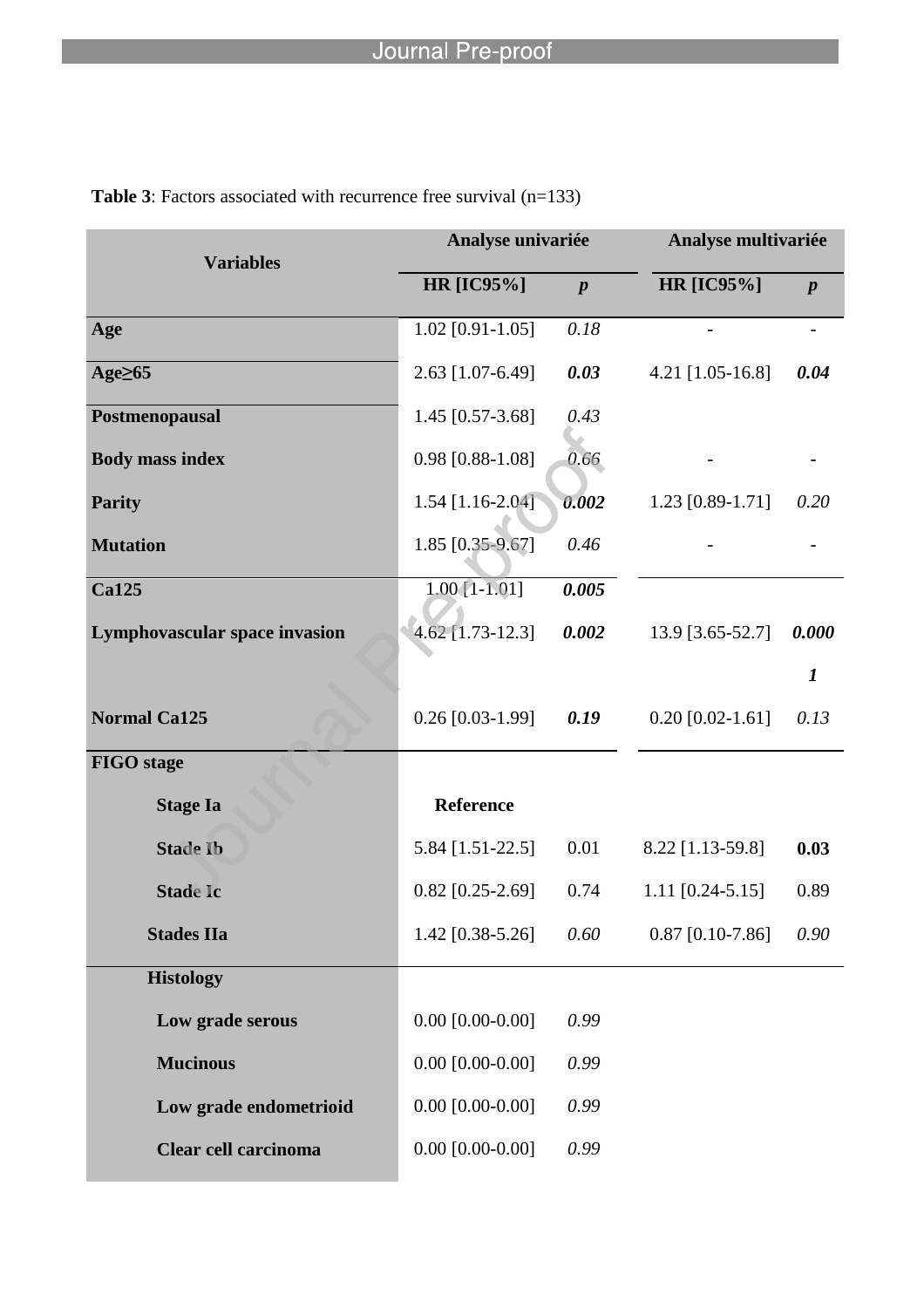| Journal Pre-proof            |                    |      |
|------------------------------|--------------------|------|
| <b>Mixed</b>                 | $0.00$ [0.00-0.00] | 0.99 |
| <b>Adjuvant Chemotherapy</b> | $0.79$ [0.27-2.28] | 0.66 |

Data are presented with HR [CI95%]

according to histological subtype

Because of the low number of histological sub types we did not perform sub analysis<br>according to histological subtype<br>according to  $\frac{1}{2}$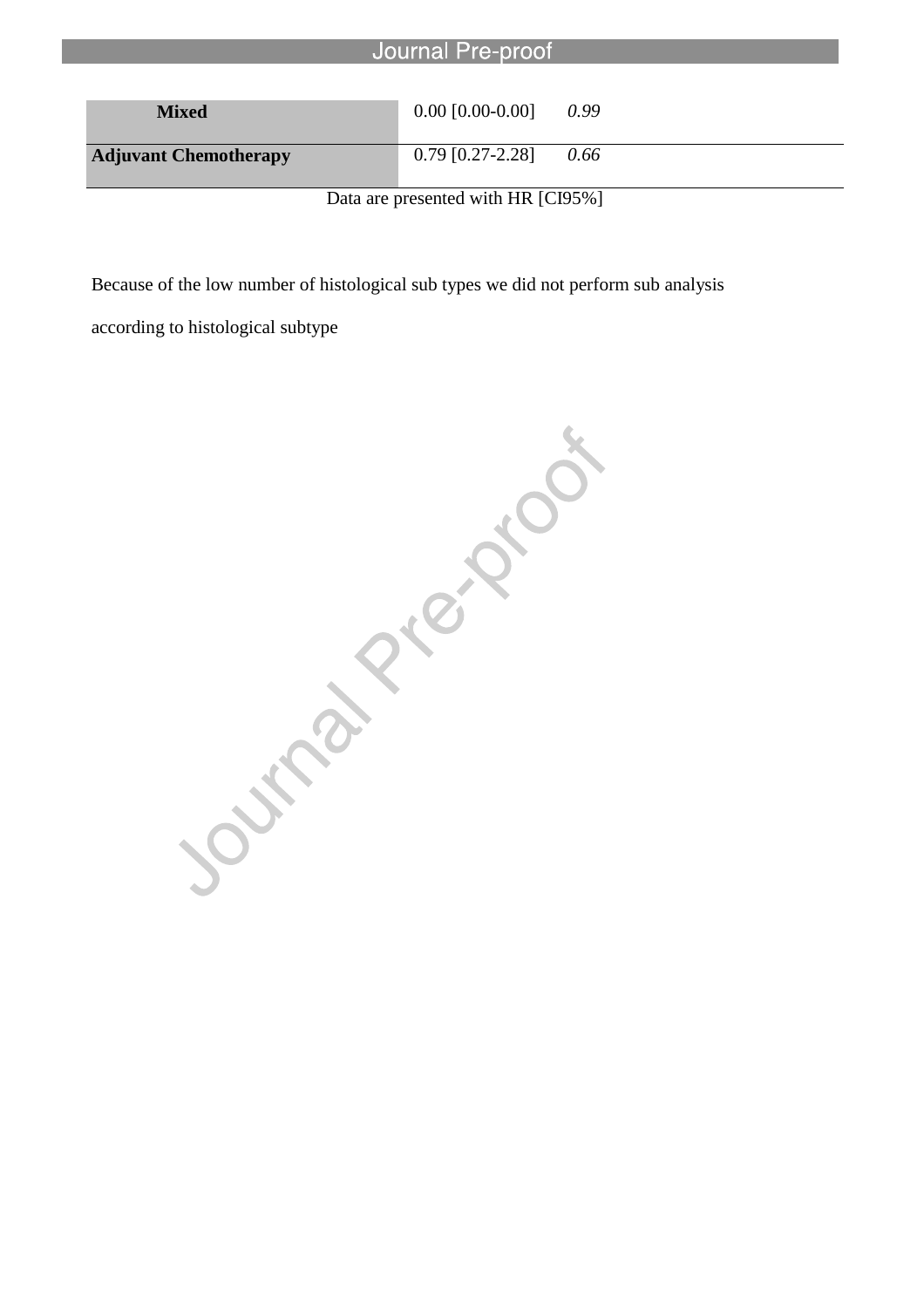### **Discussion**

Our study demonstrated a relationship between the presence of LVSI and overall and recurrence free survivals in FIGO stages I-IIA clear cell carcinoma, mucinous /low grade serous and endometrioid ovarian cancer. Moreover LVSI was identified as an independe nt prognosis factor predictive of poorer overall and recurrence free survivals after controlling for the use of postoperative chemotherapy. We also found that LVSI is not frequent in this selected population of early stages and that its incidence increases with increasing FIGO stage.

The presence of LVSI appears to be a major prognostic factor in endometrial (8-13), cervical (14-19) and vulvar (20-22) cancers. Moreover, the presence of LVSI in endometrial a nd cervical cancers is known to impact prognosis and is used in routine practice for treatment decisions. In EOC, LVSI is not even systematically listed in histological reports probably due to the lack of knowledge of their impact on prognosis in this context.

In the latest recommendations, adjuvant chemotherapy with carboplatin and paclitaxel is recommended for all cancers of the ovary, fallopian tube or primary peritoneum in the early stages (stage I-IIA) with tumours of high histological grade (serous, endometrioi d, undifferentiated, carcinosarcoma) (6-7).

Given the small number of the stages (FIGO stages I-IIA) of clear cell carcinoma, mucinous /low grade serous and endometrioid ovarian cancer, there are few Phase III trials that addre ss this situation. Recommendations for adjuvant treatment are therefore mainly derived f rom meta-analyses, guiding medical treatment.

Ovarian cancer, treated at an early stage, has a relatively good prognosis but remains a se rious disease. Seventy to 80% f patients are alive at 5 years, with a relapse rate of 20 to 30%  $(4-5)$ .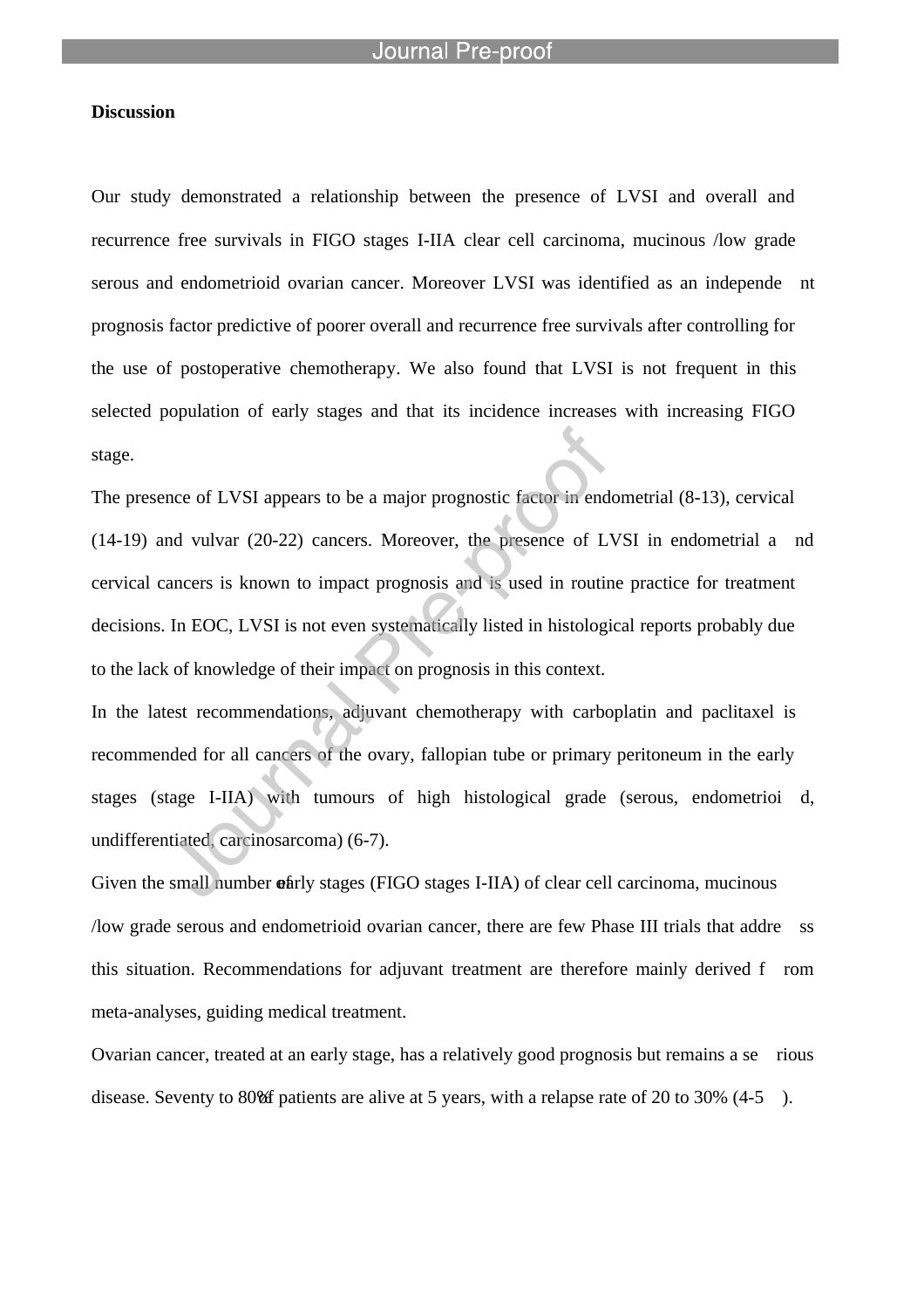The results of the controlled randomized trials do not allow for a formal conclusion on the benefit of adjuvant chemotherapy. Most trials did not include enough patients at an early stage to draw a conclusion on the place of adjuvant chemotherapy.

The 2 largest trials were published in 2003. These two trials were conducted by European teams whose treatment included a platinum salt but no taxane: the ACTION trial (5) and the ICON-1 trial (4).

In both studies, approximately 450 patients received either adjuvant chemotherapy or were followed up. These trials were stopped for lack of inclusion. A recurrence-free survival advantage in favour of adjuvant chemotherapy was observed in both trials, but only the ICON-1 trial showed gain in overall survival. The risk ratios (HR) for disease-free survival and overall survival are very similar in the ACTION and ICON-1 trials. Updating the 10-year overall survival data from the ICON-1 trial found an improvement in relapse-free survival of 10% (60-70%) and overall survival of 9% (64-73%) for patients receiving chemotherapy. For a subgroup of patients considered to be at high risk, pre-specified before the updated survival analyses, an even greater improvement was found in overall survival (+18%). Highrisk patients were defined according to the following criteria: stage 1B/1C grade 2/3, stage 1 grade 3 or clear cell histological type (33).

High grade tumors (carcinosarcoma, serous and endometrioid) were excluded from our study. It should be noted, however, that the results of the ICON-1 trial have been criticized because the surgical staging was not optimal.

A meta-analysis (34) showed that adjuvant chemotherapy provided a benefit in terms of overall survival for early stages, mainly when chemotherapy included a platinum salt.

The meta-analysis published in 2009 (35) and updated in 2015 (36), which included 4 randomized clinical trials considered to have a low risk of bias, found statistically significant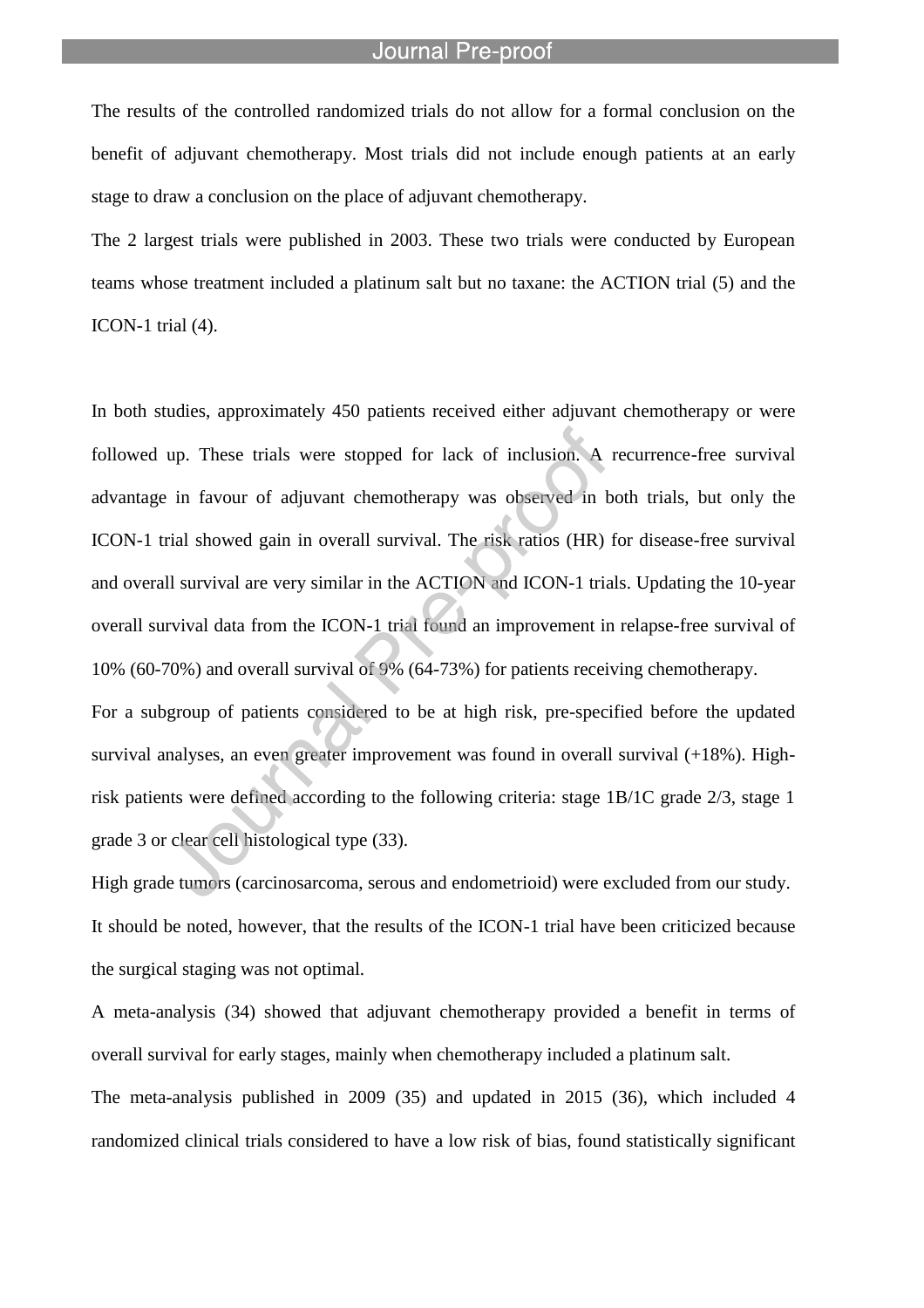results in favour of carrying out platinum-based chemotherapy compared with no postoperative treatment in patients with stage I ovarian cancer. The results are as follows:

- Improved overall survival

5-year overall survival for 1008 patients in 3 studies: HR= 0.71 (95% confidence interval (95% CI): 0.53 - 0.93)

10-year overall survival for 923 patients in 2 studies: HR= 0.76 (95% CI: 0.62 - 0.94;)

- Improved progression-free survival

5-year RFS for 1170 patients in 4 studies: HR = 0.67 (95% CI: 0.53 - 0.84)

10-year RFS for 925 patients in 2 studies: HR = 0.67 (95% CI: 0.53 - 0.83)

Low evidence levels suggest that patients in the high-risk group benefit most from adjuvant chemotherapy. Note that subgroup analyses cannot confirm or exclude a benefit for patients at low risk or for whom optimal surgery has been performed.

In our study considering only I-IIa FIGO stages of the so-called "low risk" epithelial cancer, the presence of LVSI impacted OS and also RFS and was considered as an independent predictive factor of poorer OS and RFS. A localized tumor with LVSI would therefore behave differently with an increased risk of relapse compared to a tumour without LVSI. In this setting, the administration of postoperative chemotherapy would be beneficial when its use is limited to certain indications acknowledging that LVSI are rare in these histological subtypes.

Our study was retrospective, which may be one of the limitations inherent in this type of study.

The main strength of our study was its multicentre nature, with the different participating centres being experts in the management of ovarian cancer.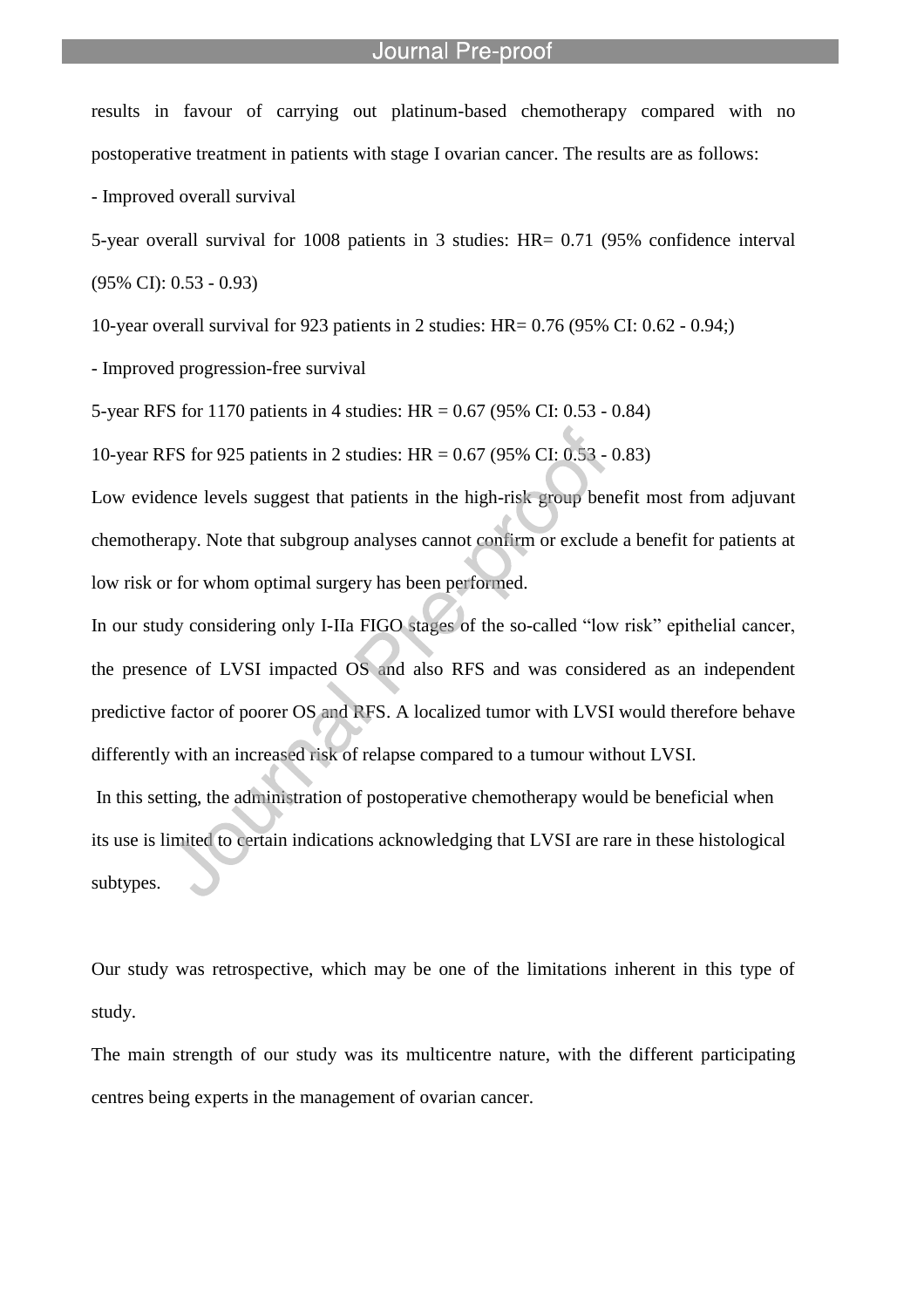Histological data were collected from the reports and were centrally reviewed by the histologists of the Rare Malignant Tumours of the Ovary (TMRO) network labelled by the National Cancer Institute (INCa) centres experts TMRG (tumeurs malignes rares gynécologiques).

LVSI is an Independent factors influencing overall survival and recurrence-free survival in FIGO stages I-IIA clear cell carcinoma, mucinous /low grade serous and endometrioid ovarian cancer. The presence of LVSI in these tumours should put them at high risk and should consider the option of adjuvant chemotherapy

Journal President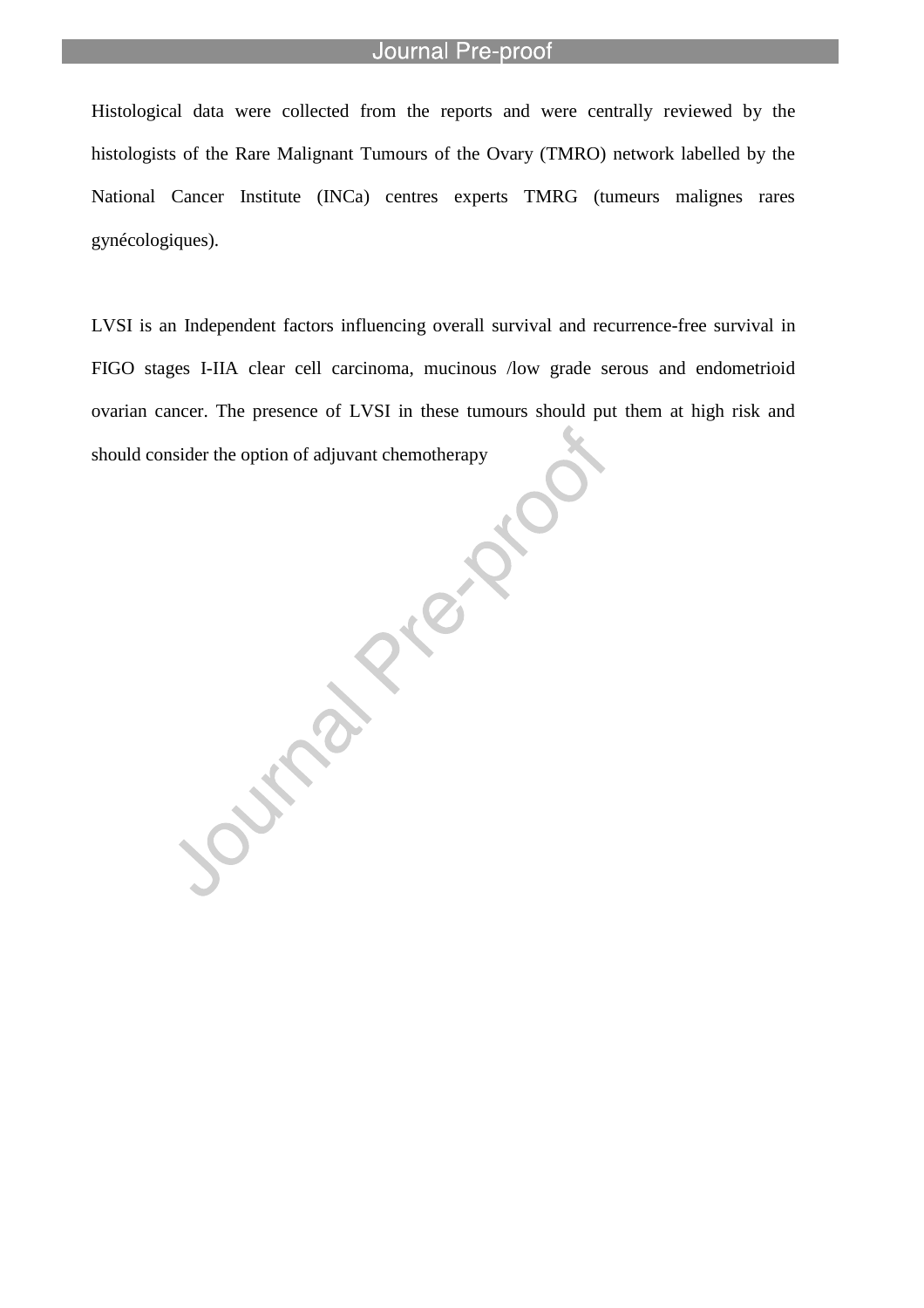**Conflict of interest:** none

### **Ethical approval and consent to participate :**

The research protocol was approved by the Institutional Review Board of the Collège Informed consent was obtained from the subjects prior to participating in the study.

National des Gynécologues et Obstétriciens Français (CEROG 2016-GYN-1003).<br>Informed consent was obtained from the subjects prior to participating in the sudy<br>Informed consent was obtained from the subjects prior to partici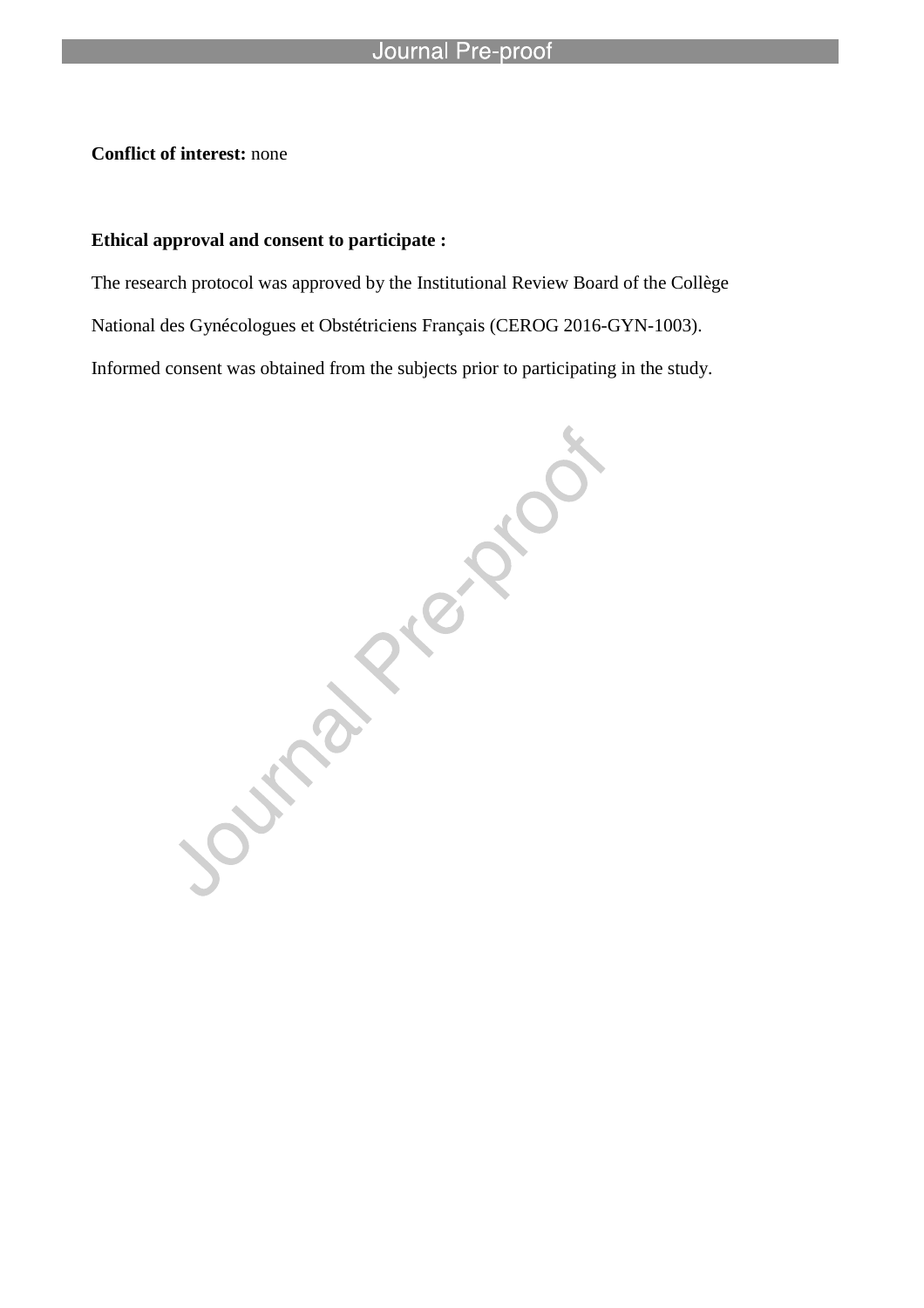### **References**

1- Meinhold-Heerlein I, Fotopoulou C, Harter P, Kurzeder C, Mustea A, Wimberger P, Hauptmann S, Sehouli J. The new WHO classification of ovarian, fallopian tube, and primary peritoneal cancer and its clinical implications. Arch Gynecol Obstet 2016 Apr;293(4):695-700.

2- Kurman RJ, Carcangiu ML, Herrington CS, Young RH. WHO classification of tumours of ovary. In: Robert J. Kurman, Maria Lusia Carcangiu, C. Simon Herrington, et al., editors. WHO classification of tumours of female reproductive organs (4th edition) Switzerland: WHO press; 2014. p. 12

3- de la Motte Rouge T, Ray-Coquard I, You B. .Medical treatment in **ovarian** cancers newly diagnosed: Article drafted from the French Guidelines in oncology entitled "Initial management of patients with epithelial **ovarian cancer**" developed by **FRANCOGYN**, CNGOF, SFOG, GINECO-ARCAGY under the aegis of CNGOF and endorsed by INCa. Gynecol Obstet Fertil Senol. 2019 Feb;47(2):222-237.

4-Colombo, N., Guthrie, D., Chiari, S., Parmar, M., Qian, W., Swart, A.M., Torri, V., Williams, C., Lissoni, A., Bonazzi, C., et al. (2003). International Collaborative Ovarian Neoplasm trial 1: a randomized trial of adjuvant chemotherapy in women with early-stage ovarian cancer. J. Natl. Cancer Inst. *95*, 125–132.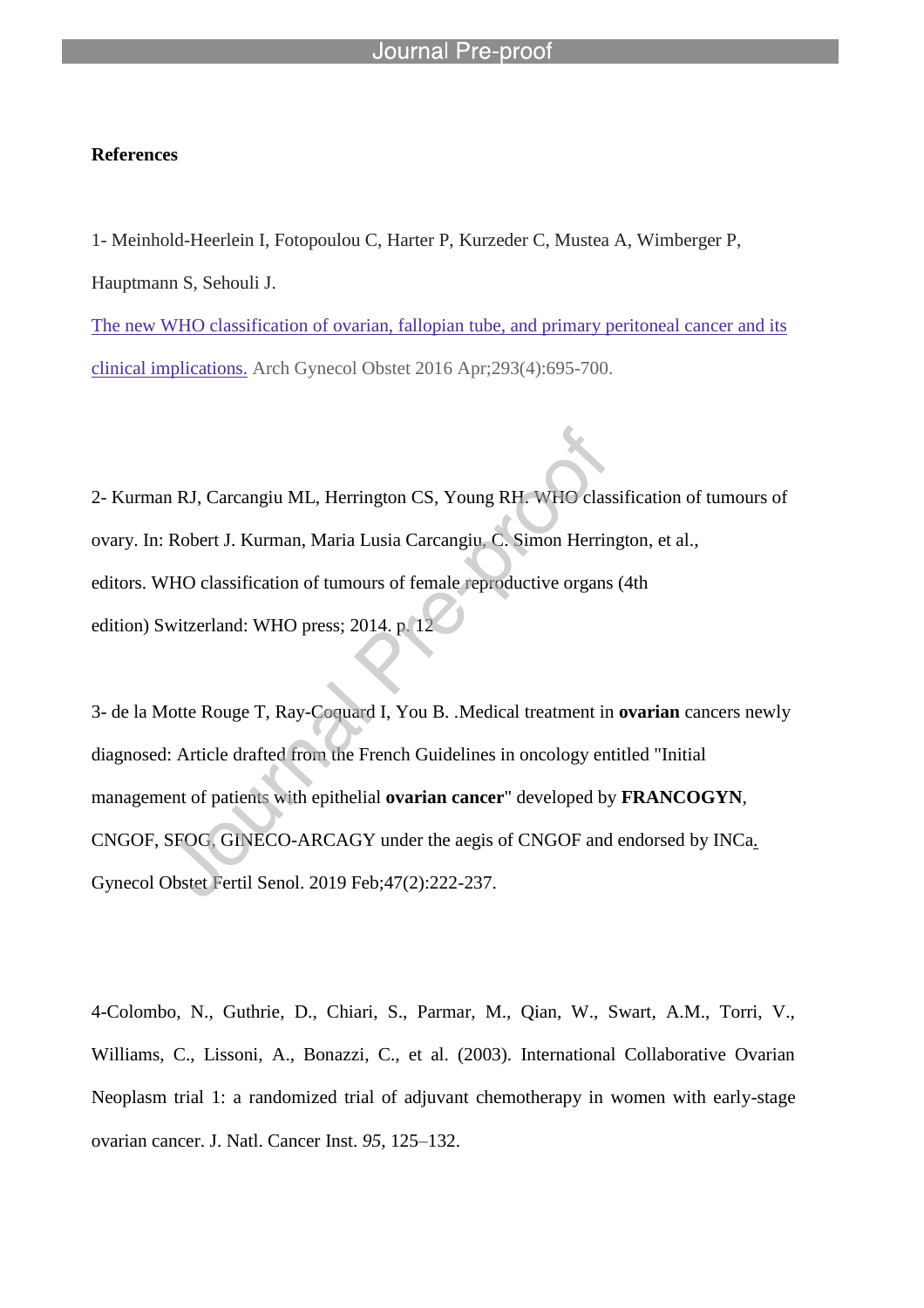5- Trimbos, J.B., Vergote, I., Bolis, G., Vermorken, J.B., Mangioni, C., Madronal, C., Franchi, M., Tateo, S., Zanetta, G., Scarfone, G., et al. (2003). Impact of adjuvant chemotherapy and surgical staging in early-stage ovarian carcinoma: European Organisation for Research and Treatment of Cancer-Adjuvant ChemoTherapy in Ovarian Neoplasm trial. J. Natl. Cancer Inst. *95*, 113–125.

6- Lavoue V, Huchon C, Akladios C, Alfonsi P, Bakrin N, Ballester M,et al. Management of epithelial **cancer** of the ovary, fallopian tube, primary peritoneum. Long text of the joint French clinical practice guidelines issued by **FRANCOGYN**, CNGOF, SFOG, GINECO-ARCAGY, endorsed by INCa. (Part 2: systemic, intraperitoneal treatment, elderly patients, fertility preservation, follow-up).

.J Gynecol Obstet Hum Reprod. 2019 Jun;48(6):379-386.

7- Lavoue V, Huchon C, Akladios C, Alfonsi P, Bakrin N, Ballester M, et al. Management of epithelial **cancer** of the ovary, fallopian tube, and primary peritoneum. Short text of the French Clinical Practice Guidelines issued by **FRANCOGYN**, CNGOF, SFOG, and GINECO-ARCAGY, and endorsed by INCa. Eur J Obstet Gynecol Reprod Biol. 2019 May;236:214-223.

8. Guntupalli SR, Zighelboim I, Kizer NT, Zhang Q, Powell MA, Thaker PH, et al. Lymphovascular space invasion is an independent risk factor for nodal disease and poor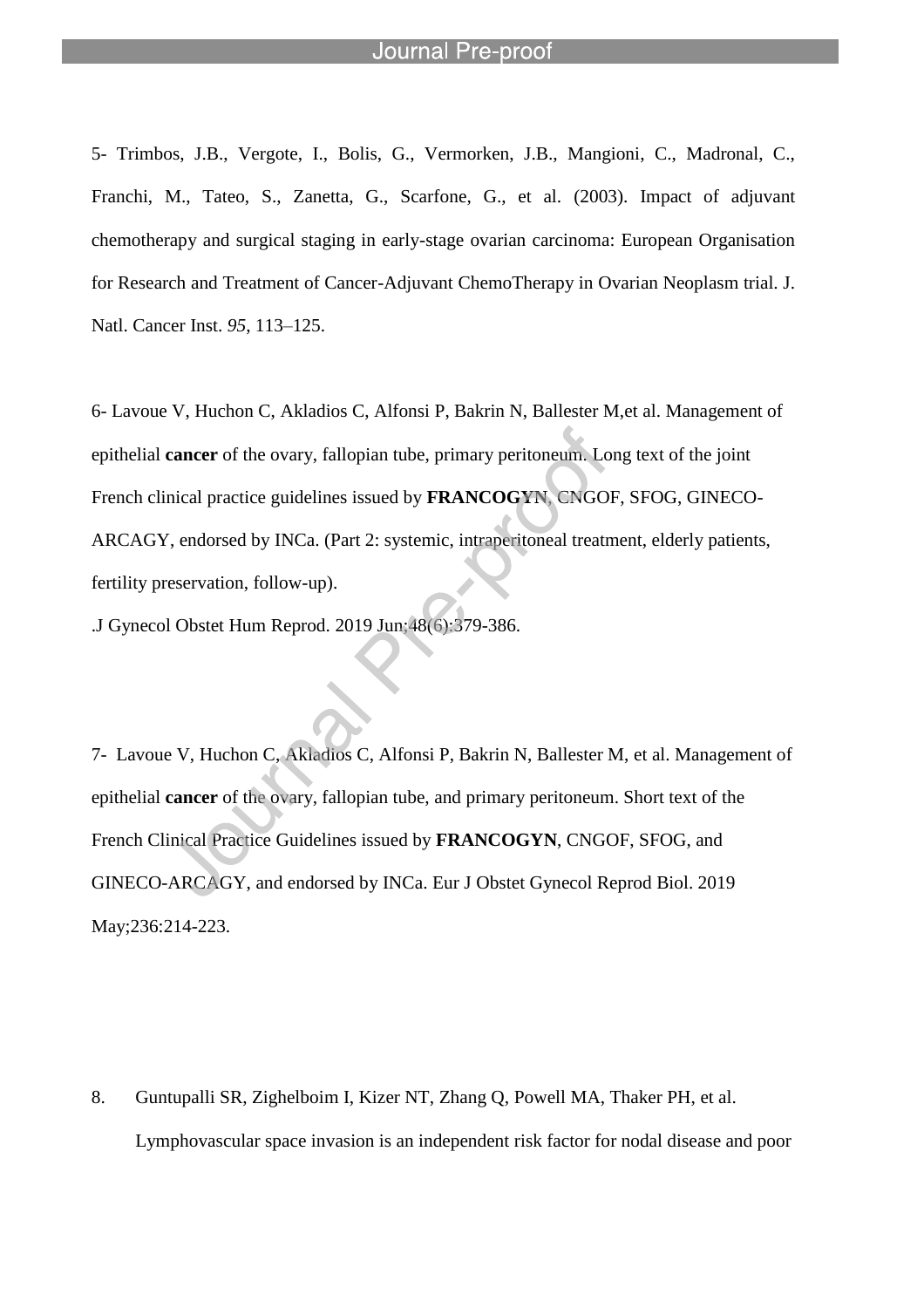outcomes in endometrioid endometrial cancer. Gynecol Oncol. 2012 Jan;124(1):31–5.

- 9. Watanabe Y, Satou T, Nakai H, Etoh T, Dote K, Fujinami N, et al. Evaluation of parametrial spread in endometrial carcinoma. Obstet Gynecol. 2010 Nov;116(5):1027– 34.
- 10. Tsuruchi N, Kaku T, Kamura T, Tsukamoto N, Tsuneyoshi M, Akazawa K, et al. The prognostic significance of lymphovascular space invasion in endometrial cancer when conventional hemotoxylin and eosin staining is compared to immunohistochemical staining. Gynecol Oncol. 1995 Jun;57(3):307–12.
- 11. O'Brien DJ, Flannelly G, Mooney EE, Foley M. Lymphovascular space involvement in early stage well-differentiated endometrial cancer is associated with increased mortality. BJOG Int J Obstet Gynaecol. 2009 Jun;116(7):991–4.
- 12. Hachisuga T, Kaku T, Fukuda K, Eguchi F, Emoto M, Kamura T, et al. The grading of lymphovascular space invasion in endometrial carcinoma. Cancer. 1999 Nov 15;86(10):2090–7.
- 13. Matsuo K, Garcia-Sayre J, Medeiros F, Casabar JK, Machida H, Moeini A, et al. Impact of depth and extent of lymphovascular space invasion on lymph node metastasis and recurrence patterns in endometrial cancer. J Surg Oncol. 2015 Nov;112(6):669–76.
- 14. Roman LD, Felix JC, Muderspach LI, Varkey T, Burnett AF, Qian D, et al. Influence of quantity of lymph-vascular space invasion on the risk of nodal metastases in women with early-stage squamous cancer of the cervix. Gynecol Oncol. 1998 Mar; 68(3): 220–5.
- 15. Chernofsky MR, Felix JC, Muderspach LI, Morrow CP, Ye W, Groshen SG, et al. Influence of quantity of lymph vascular space invasion on time to recurrence in women with early-stage squamous cancer of the cervix. Gynecol Oncol. 2006 Feb;100(2):288– 93.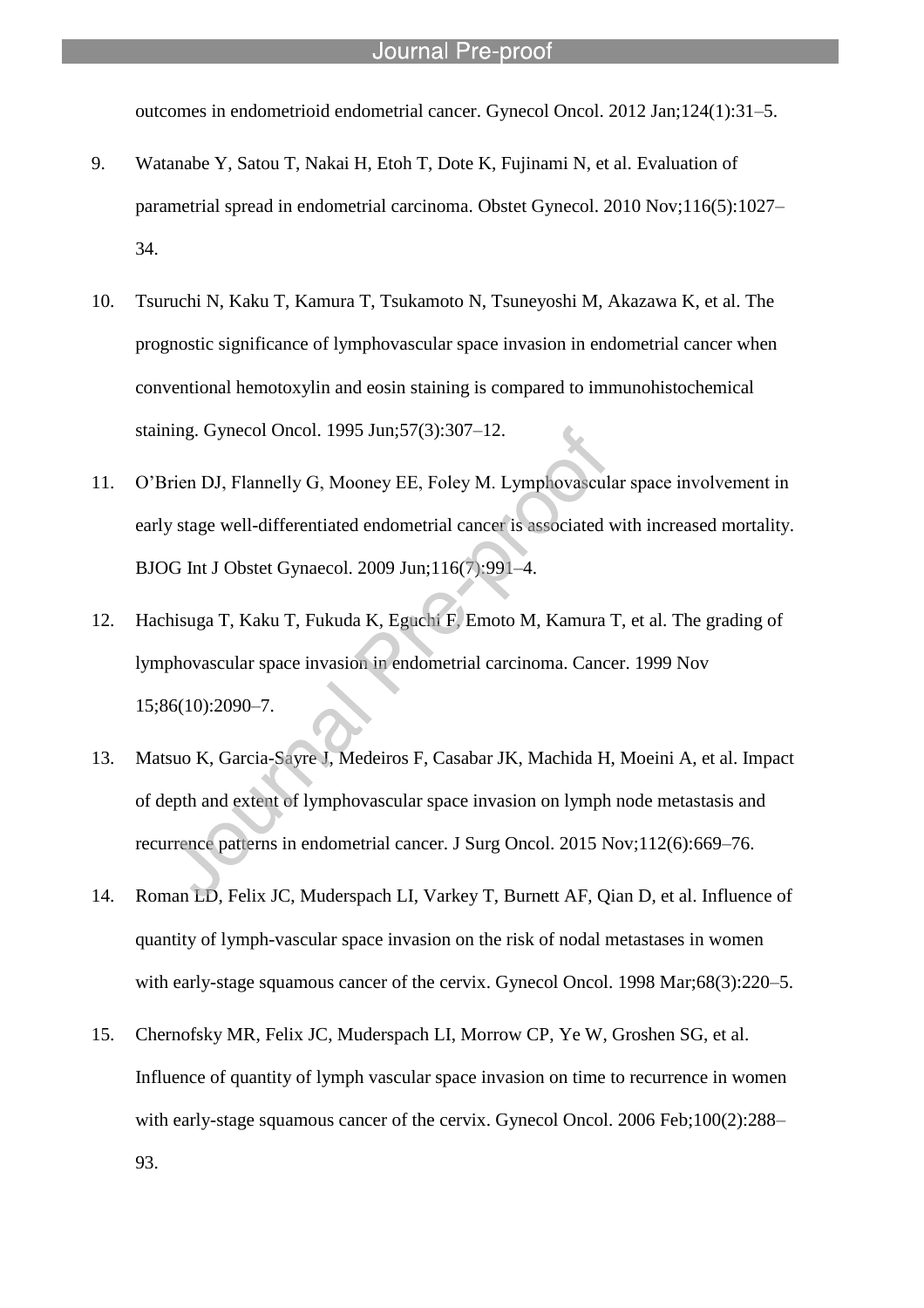- 16. Memarzadeh S, Natarajan S, Dandade DP, Ostrzega N, Saber PA, Busuttil A, et al. Lymphovascular and perineural invasion in the parametria: a prognostic factor for earlystage cervical cancer. Obstet Gynecol. 2003 Sep;102(3):612–9.
- 17. Lim CS, Alexander-Sefre F, Allam M, Singh N, Aleong JC, Al-Rawi H, et al. Clinical value of immunohistochemically detected lymphovascular space invasion in early stage cervical carcinoma. Ann Surg Oncol. 2008 Sep;15(9):2581–8.
- 18. Morice P, Piovesan P, Rey A, Atallah D, Haie-Meder C, Pautier P, et al. Prognostic value of lymphovascular space invasion determined with hematoxylin-eosin staining in early stage cervical carcinoma: results of a multivariate analysis. Ann Oncol Off J Eur Soc Med Oncol. 2003 Oct;14(10):1511–7.

19. Sakuragi N, Takeda N, Hareyama H, Fujimoto T, Todo Y, Okamoto K, et al. A multivariate analysis of blood vessel and lymph vessel invasion as predictors of ovarian and lymph node metastases in patients with cervical carcinoma. Cancer. 2000 Jun 1;88(11):2578– 83.

- 20. Raspagliesi F, Hanozet F, Ditto A, Solima E, Zanaboni F, Vecchione F, et al. Clinical and pathological prognostic factors in squamous cell carcinoma of the vulva. Gynecol Oncol. 2006 Aug;102(2):333–7.
- 21. Rouzier R, Preti M, Haddad B, Martin M, Micheletti L, Paniel B-J. Development and validation of a nomogram for predicting outcome of patients with vulvar cancer. Obstet Gynecol. 2006 Mar;107(3):672–7.
- 22. Cheng X, Zang R, Wu X, Li Z, Cai S, Zhang Z. Recurrence patterns and prognostic factors in Chinese patients with squamous cell carcinoma of the vulva treated with primary surgery. Int J Gynecol Cancer Off J Int Gynecol Cancer Soc. 2009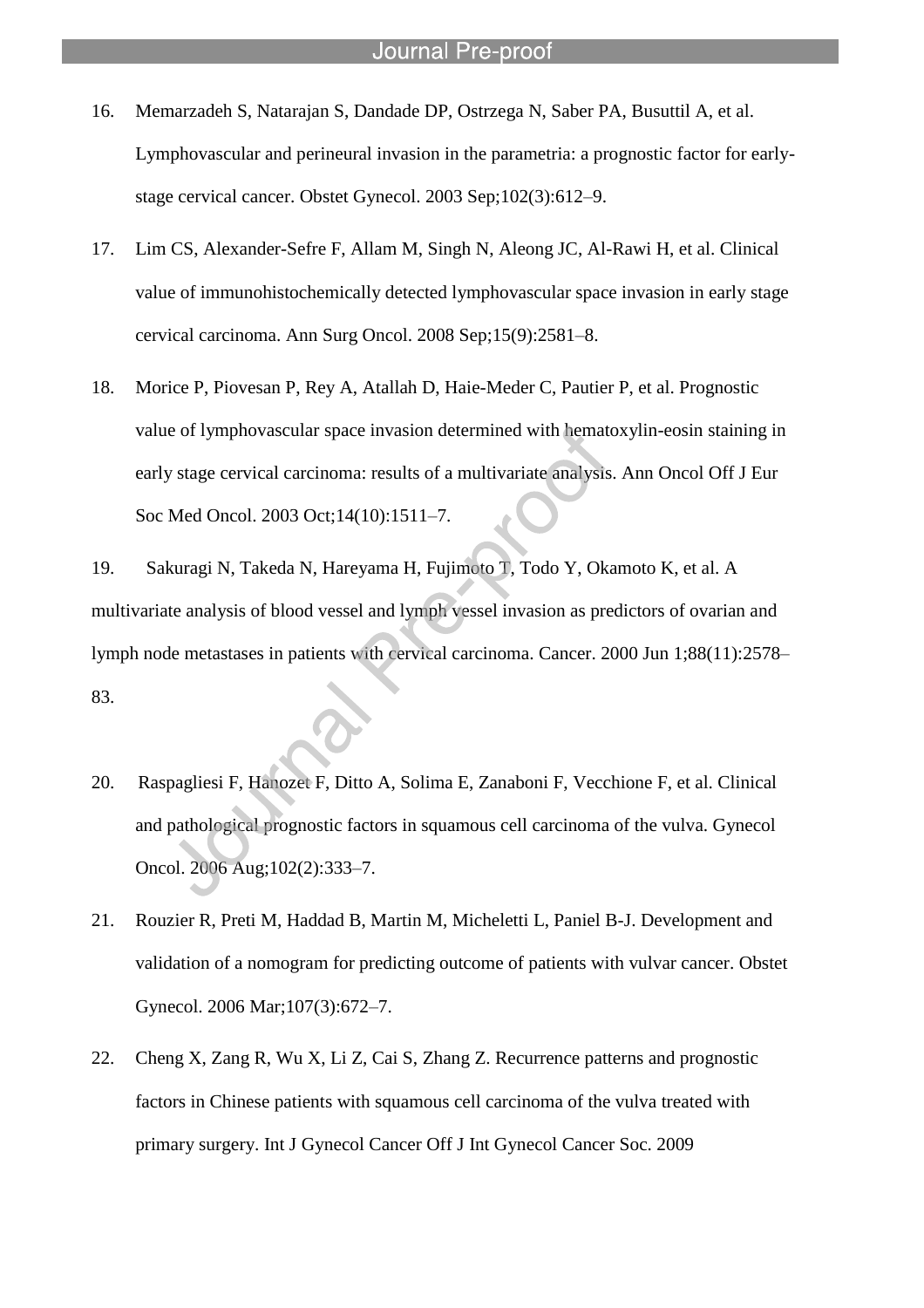Jan;19(1):158–62.

- 23 Matsuo K, Sheridan TB, Yoshino K, Miyake T, Hew KE, Im DD, et al. Significance of lymphovascular space invasion in epithelial ovarian cancer. Cancer Med. 2012 Oct;1(2):156–64.
- 24. Matsuo K, Yoshino K, Hasegawa K, Murakami R, Ikeda Y, Adachi S, et al. Survival outcome of stage I ovarian clear cell carcinoma with lympho-vascular space invasion. Gynecol Oncol. 2015 Feb;136(2):198–204.
- 25. Matsuo K, Sheridan TB, Mabuchi S, Yoshino K, Hasegawa K, Studeman KD, et al. Estrogen receptor expression and increased risk of lymphovascular space invasion in high-grade serous ovarian carcinoma. Gynecol Oncol. 2014 Jun;133(3):473–9.
- 26. Qian X, Xi X, Jin Y. The grading of lymphovascular space invasion in epithelial ovarian carcinoma. Int J Gynecol Cancer Off J Int Gynecol Cancer Soc. 2010 Jul;20(5):895–9.
- 27. Chen M, Jin Y, Bi Y, Li Y, Shan Y, Pan L. Prognostic significance of lymphovascular space invasion in epithelial ovarian cancer. J Cancer. 2015;6(5):412–9.
- 28. Li J, Li S, Chen R, Lu X. Increased risk of poor survival in ovarian cancer patients with high expression of SNAI2 and lymphovascular space invasion. Oncotarget. 2017 Feb 7;8(6):9672–85.
- 29. Masoumi-Moghaddam S, Amini A, Wei A-Q, Robertson G, Morris DL. Sprouty 1 predicts prognosis in human epithelial ovarian cancer. Am J Cancer Res. 2015;5(4):1531–41.
- 30. Mvunta DH, Miyamoto T, Asaka R, Yamada Y, Ando H, Higuchi S, et al. Overexpression of SIRT1 is Associated With Poor Outcomes in Patients With Ovarian Carcinoma. Appl Immunohistochem Mol Morphol AIMM. 2017 Jul;25(6):415–21.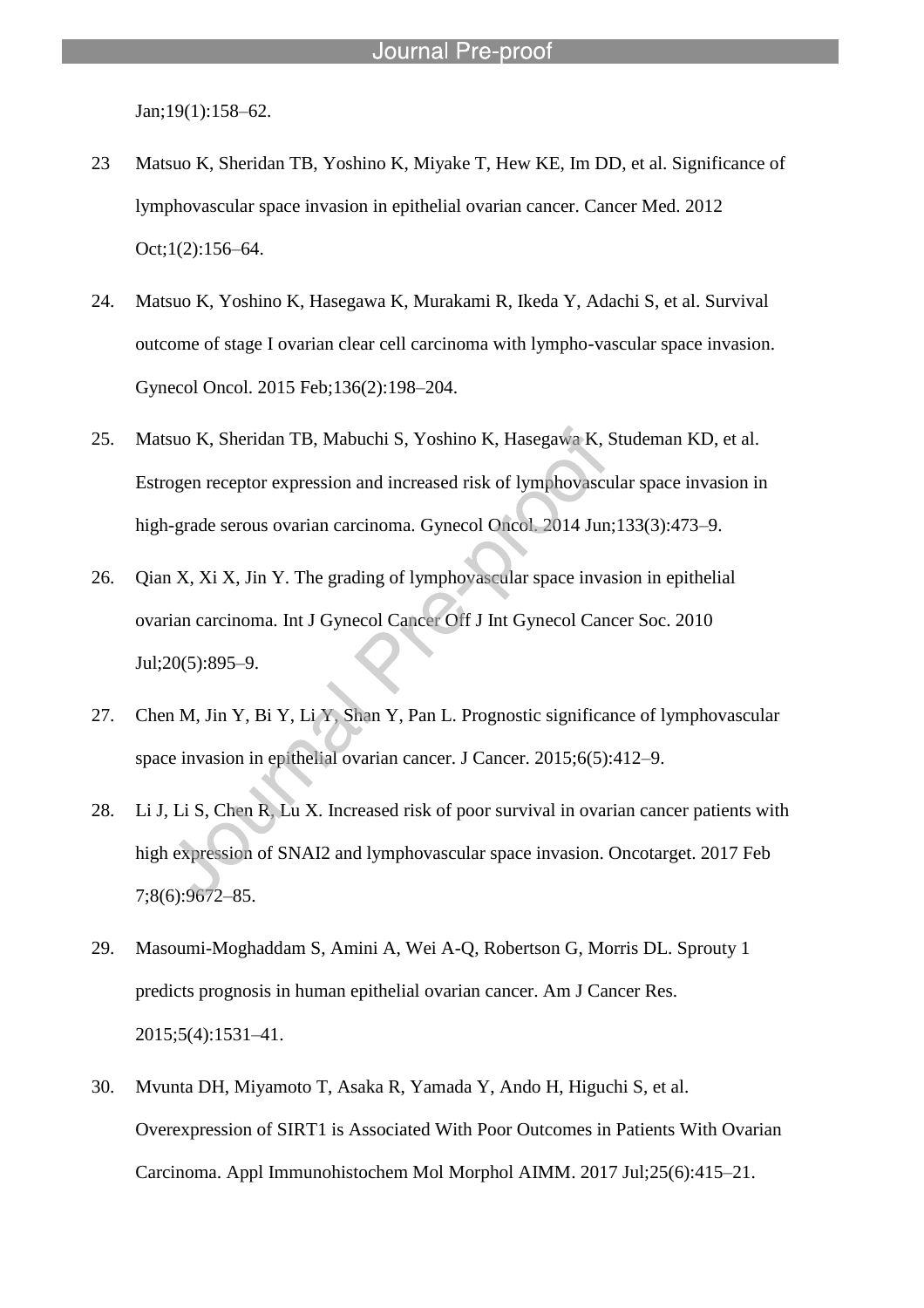- 31. McCluggage WG, Judge MJ, Clarke BA, Davidson B, Gilks CB, Hollema H, et al. Data set for reporting of ovary, fallopian tube and primary peritoneal carcinoma: recommendations from the International Collaboration on Cancer Reporting (ICCR). Mod Pathol Off J U S Can Acad Pathol Inc. 2015 Aug;28(8):1101–22.
- 32. Matsuo K, Wong K-K, Fotopoulou C, Blake EA, Robertson SE, Pejovic T, et al. Impact of lympho-vascular space invasion on tumor characteristics and survival outcome of women with low-grade serous ovarian carcinoma. J Surg Oncol. 2017 ;

33. Collinson, F., Qian, W., Fossati, R., Lissoni, A., Williams, C., Parmar, M., Ledermann, J., Colombo, N., Swart, A., and ICON1 collaborators (2014). Optimal treatment of early-stage ovarian cancer. Ann. Oncol. Off. J. Eur. Soc. Med. Oncol. *25*, 1165–1171.

34. Elit, L., Chambers, A., Fyles, A., Covens, A., Carey, M., and Fung, M.F.K. (2004). Systematic review of adjuvant care for women with Stage I ovarian carcinoma. Cancer *101*, 1926–1935.

35. Winter-Roach, B.A., Kitchener, H.C., and Dickinson, H.O. (2009). Adjuvant (postsurgery) chemotherapy for early stage epithelial ovarian cancer. Cochrane Database Syst. Rev. CD004706.

36. Lawrie, T.A., Winter-Roach, B.A., Heus, P., and Kitchener, H.C. (2015). Adjuvant (postsurgery) chemotherapy for early stage epithelial ovarian cancer. Cochrane Database Syst. Rev. CD004706.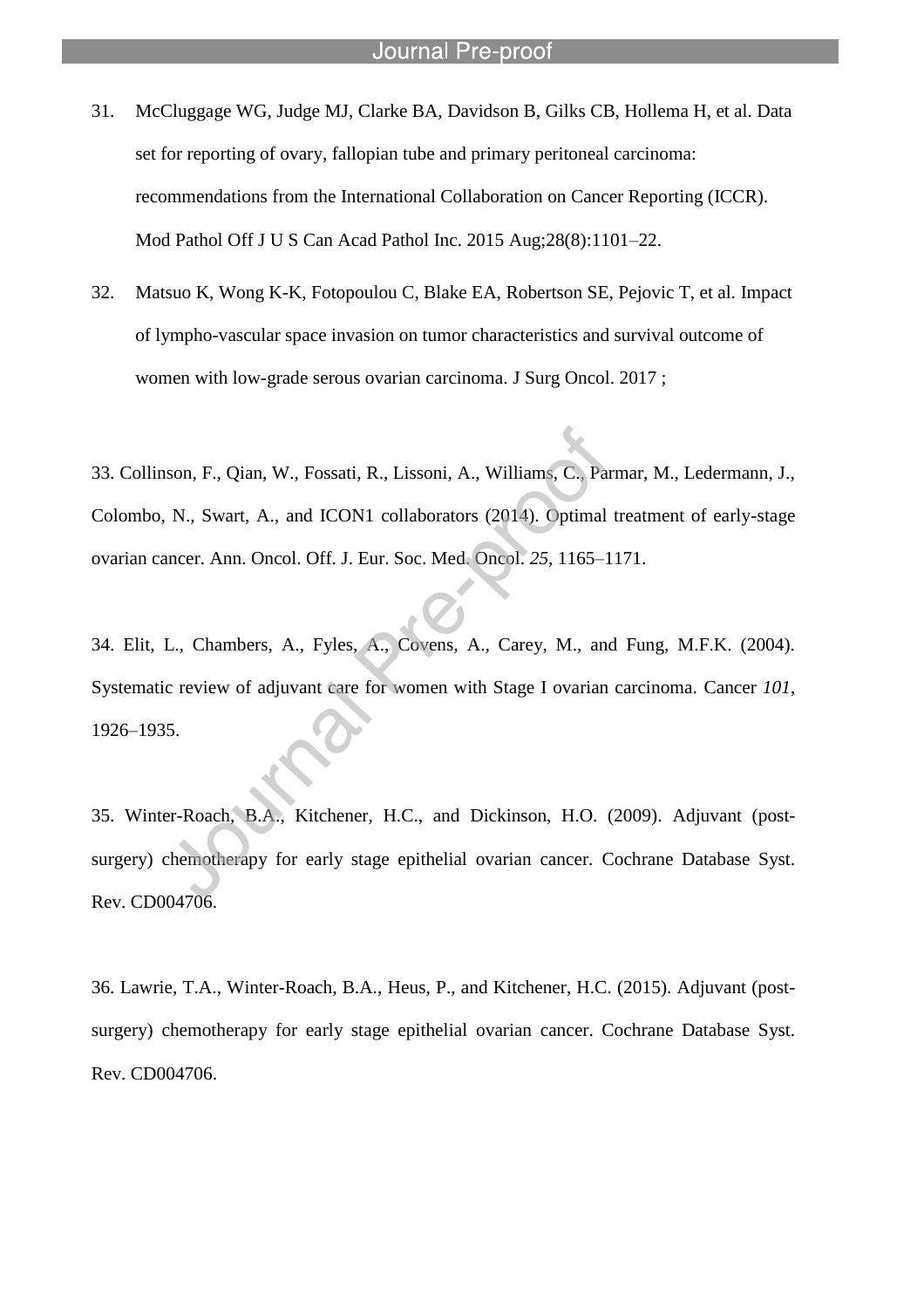## **Figure legends**



Figure 1 - overall survival according to lymphovascular space invasion status